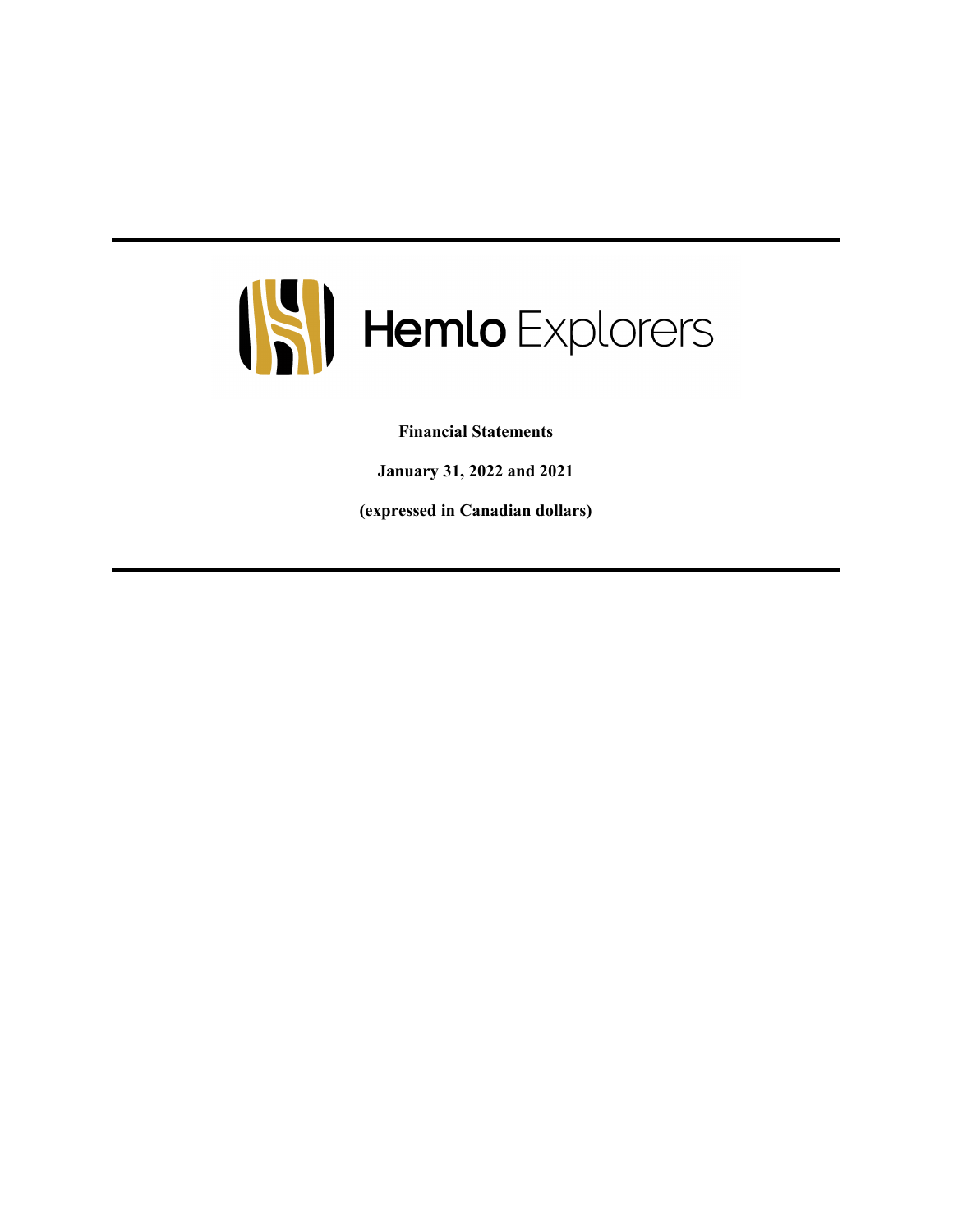

To the Shareholders of Hemlo Explorers Inc.:

#### **Opinion**

We have audited the financial statements of Hemlo Explorers Inc. (the "Company"), which comprise the statements of financial position as at January 31, 2022 and January 31, 2021, and the statements of operations and comprehensive loss, cash flows, and changes in equity for the years then ended, and notes to the financial statements, including a summary of significant accounting policies.

In our opinion, the accompanying financial statements present fairly, in all material respects, the financial position of the Company as at January 31, 2022 and January 31, 2021, and its financial performance and its cash flows for the years then ended in accordance with International Financial Reporting Standards.

#### **Basis for Opinion**

We conducted our audits in accordance with Canadian generally accepted auditing standards. Our responsibilities under those standards are further described in the Auditor's Responsibilities for the Audit of the Consolidated Financial Statements section of our report. We are independent of the Company in accordance with the ethical requirements that are relevant to our audits of the financial statements in Canada, and we have fulfilled our other ethical responsibilities in accordance with these requirements. We believe that the audit evidence we have obtained is sufficient and appropriate to provide a basis for our opinion.

#### **Other Information**

Management is responsible for the other information. The other information comprises Management's Discussion and Analysis.

Our opinion on the financial statements does not cover the other information and we do not express any form of assurance conclusion thereon.

In connection with our audits of the financial statements, our responsibility is to read the other information and, in doing so, consider whether the other information is materially inconsistent with the financial statements or our knowledge obtained in the audits or otherwise appears to be materially misstated. We obtained Management's Discussion and Analysis prior to the date of this auditor's report. If, based on the work we have performed on this other information, we conclude that there is a material misstatement of this other information, we are required to report that fact. We have nothing to report in this regard.

#### **Responsibilities of Management and Those Charged with Governance for the Financial Statements**

Management is responsible for the preparation and fair presentation of the financial statements in accordance with International Financial Reporting Standards, and for such internal control as management determines is necessary to enable the preparation of financial statements that are free from material misstatement, whether due to fraud or error.

In preparing the financial statements, management is responsible for assessing the Company's ability to continue as a going concern, disclosing, as applicable, matters related to going concern and using the going concern basis of accounting unless management either intends to liquidate the Company or to cease operations, or has no realistic alternative but to do so.

Those charged with governance are responsible for overseeing the Company's financial reporting process.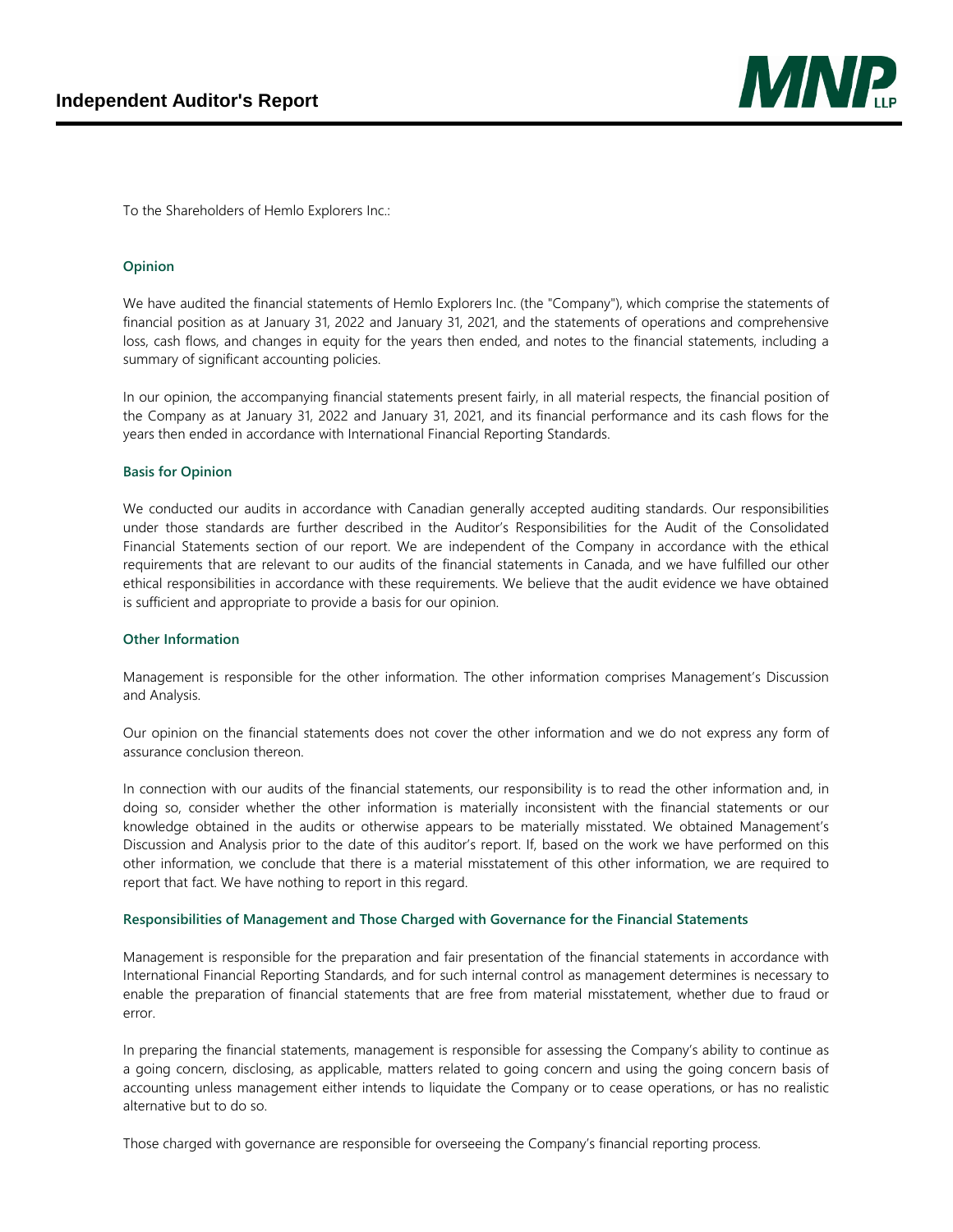#### **Auditor's Responsibilities for the Audit of the Financial Statements**

Our objectives are to obtain reasonable assurance about whether the financial statements as a whole are free from material misstatement, whether due to fraud or error, and to issue an auditor's report that includes our opinion. Reasonable assurance is a high level of assurance, but is not a guarantee that an audit conducted in accordance with Canadian generally accepted auditing standards will always detect a material misstatement when it exists. Misstatements can arise from fraud or error and are considered material if, individually or in the aggregate, they could reasonably be expected to influence the economic decisions of users taken on the basis of these financial statements.

As part of an audit in accordance with Canadian generally accepted auditing standards, we exercise professional judgment and maintain professional skepticism throughout the audit. We also:

- Identify and assess the risks of material misstatement of the financial statements, whether due to fraud or error, design and perform audit procedures responsive to those risks, and obtain audit evidence that is sufficient and appropriate to provide a basis for our opinion. The risk of not detecting a material misstatement resulting from fraud is higher than for one resulting from error, as fraud may involve collusion, forgery, intentional omissions, misrepresentations, or the override of internal control.
- Obtain an understanding of internal control relevant to the audit in order to design audit procedures that are appropriate in the circumstances, but not for the purpose of expressing an opinion on the effectiveness of the Company's internal control.
- Evaluate the appropriateness of accounting policies used and the reasonableness of accounting estimates and related disclosures made by management.
- Conclude on the appropriateness of management's use of the going concern basis of accounting and, based on the audit evidence obtained, whether a material uncertainty exists related to events or conditions that may cast significant doubt on the Company's ability to continue as a going concern. If we conclude that a material uncertainty exists, we are required to draw attention in our auditor's report to the related disclosures in the financial statements or, if such disclosures are inadequate, to modify our opinion. Our conclusions are based on the audit evidence obtained up to the date of our auditor's report. However, future events or conditions may cause the Company to cease to continue as a going concern.
- Evaluate the overall presentation, structure and content of the financial statements, including the disclosures, and whether the financial statements represent the underlying transactions and events in a manner that achieves fair presentation.

We communicate with those charged with governance regarding, among other matters, the planned scope and timing of the audits and significant audit findings, including any significant deficiencies in internal control that we identify during our audits.

We also provide those charged with governance with a statement that we have complied with relevant ethical requirements regarding independence, and to communicate with them all relationships and other matters that may reasonably be thought to bear on our independence, and where applicable, related safeguards.

The engagement partner on the audit resulting in this independent auditor's report is Andrew Kevin Spidle.

 $MNP$ LLP

Mississauga, Ontario Chartered Professional Accountants

May 30, 2022 Licensed Public Accountants

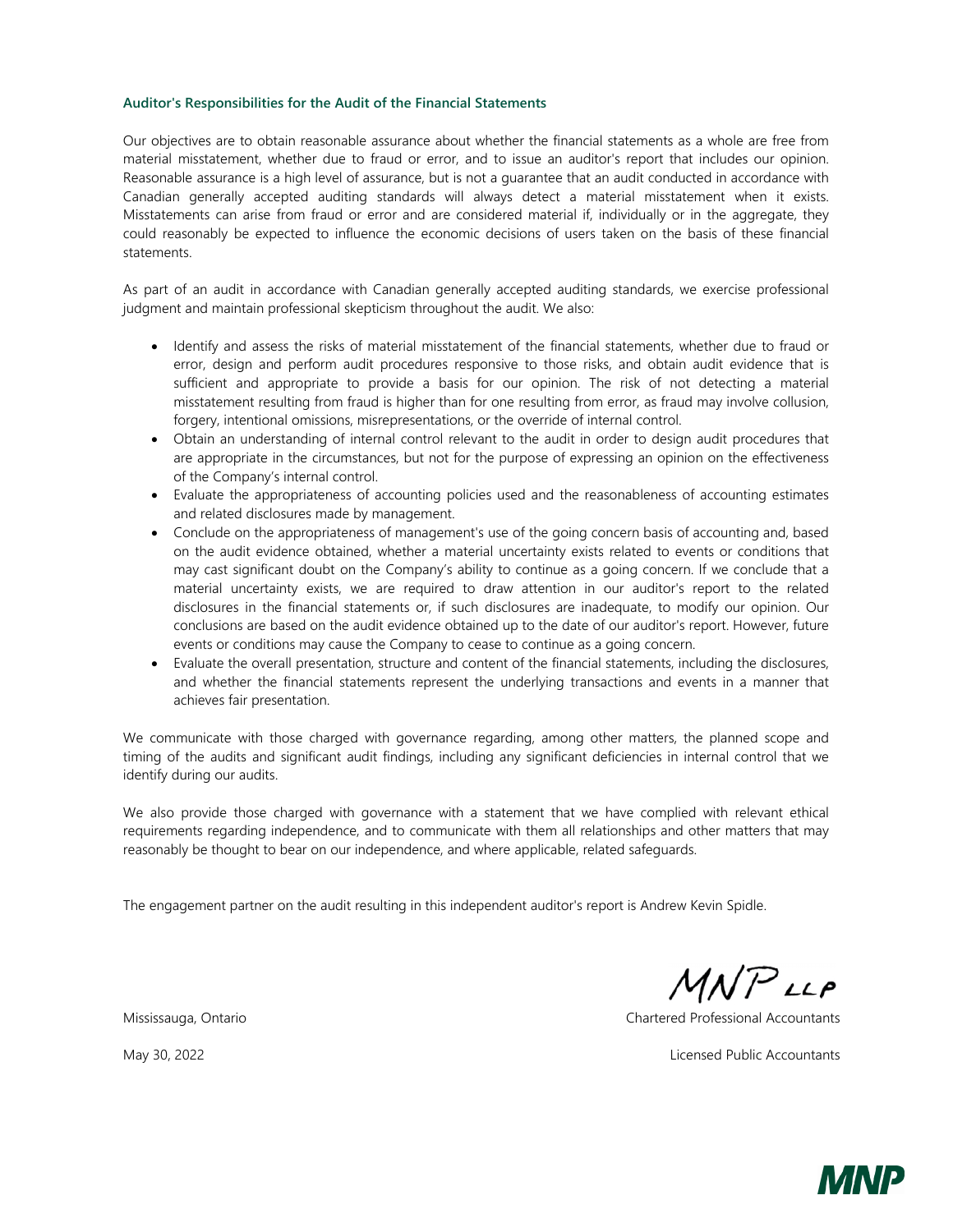(Expressed in Canadian dollars)

|                                                                                               | 2022                   | 2021           |
|-----------------------------------------------------------------------------------------------|------------------------|----------------|
| <b>Assets</b>                                                                                 |                        |                |
| <b>Current assets</b>                                                                         |                        |                |
| Cash and cash equivalents (note 5)                                                            | 1,643,634<br>S.        | 3,385,944<br>S |
| Marketable securities (note 6)                                                                | 23,460                 |                |
| Accounts receivable                                                                           | 46,604                 | 64,272         |
| Prepaid expenses                                                                              | 68,280                 | 22,529         |
|                                                                                               | 1,781,978              | 3,472,745      |
| <b>Non-Current assets</b>                                                                     |                        |                |
| Equipment, net (note 7)                                                                       | 13,113                 | 15,654         |
| Right of use asset, net (note 8)                                                              | 16,205                 | 25,465         |
|                                                                                               | 29,318                 | 41,119         |
| <b>Total Assets</b>                                                                           | \$1,811,296            | \$3,513,864    |
| <b>Liabilities</b>                                                                            |                        |                |
| <b>Current liabilities</b>                                                                    |                        |                |
| Accounts payable and accrued liabilities<br>Deferred premium on flow-through shares (note 14) | \$<br>77,142<br>27,328 | \$<br>292,234  |
| Lease liability - current (note 8)                                                            | 9,106                  | 9,106          |
|                                                                                               |                        |                |
|                                                                                               | 113,576                | 301,340        |
| <b>Non-Current liabilities</b><br>Lease liability - long term (note 8)                        | 7,272                  | 16,378         |
|                                                                                               | 120,848                | 317,718        |
| <b>Shareholders' Equity</b>                                                                   |                        |                |
| Share capital (note 10)                                                                       | 34,525,482             | 33,154,766     |
| Contributed surplus (note 11)                                                                 | 7,205,627              | 6,993,792      |
| Warrants (note 12)                                                                            | 889,986                | 604,200        |
| Accumulated deficit                                                                           | (40, 930, 647)         | (37, 556, 612) |
|                                                                                               | 1,690,448              | 3,196,146      |
| <b>Total Equity and Liabilities</b>                                                           | \$1,811,296            | \$3,513,864    |

Subsequent event *(note 18)*

The accompanying notes are an integral part of the financial statements.

On behalf of the Board:

Signed: *"Brian Howlett"* Signed: *"Michael Leskovec"*

Director Director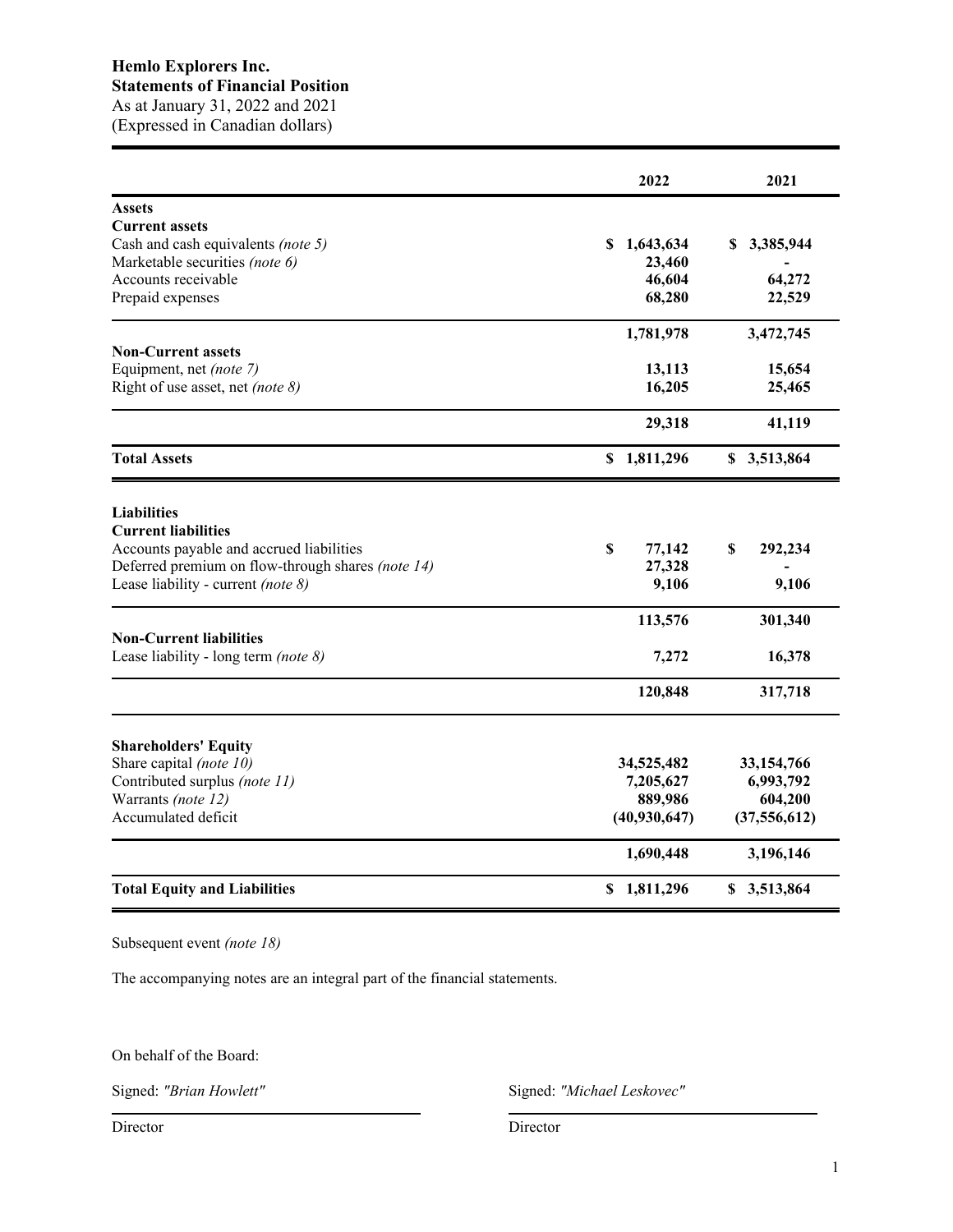# **Hemlo Explorers Inc. Statements of Operations and Comprehensive Loss** For the years ended January 31, 2022 and 2021 (Expressed in Canadian dollars)

|                                                       | 2022           | 2021          |
|-------------------------------------------------------|----------------|---------------|
| <b>Expenses</b>                                       |                |               |
| Exploration expenditures (note 9 and 16)              | \$2,738,150    | \$1,491,797   |
| Management and administrative services (note 16)      | 256,377        | 232,238       |
| Share based compensation (note 11 and 16)             | 211,835        | 632,741       |
| Office and administration                             | 84,136         | 72,434        |
| Professional and consulting fees                      | 57,420         | 64,731        |
| Shareholder information                               | 53,006         | 82,708        |
| Depreciation and amortization <i>(note 7 and 8)</i>   | 19,467         | 4,641         |
| Travel                                                | 13,294         | 420           |
| Loss on fair value of marketable securities           | 8,740          |               |
| Interest expense <i>(note 8)</i>                      | 425            | 88            |
| Recovery on sale of mineral properties                | (47,200)       |               |
| Premium on flow-through shares income (note 14)       | (13,904)       | (197,000)     |
| Interest income                                       | (7, 711)       | (6,503)       |
| Net loss and comprehensive loss                       | \$ (3,374,035) | \$(2,378,295) |
| <b>Basic and diluted net loss per share (note 13)</b> | \$<br>(0.12)   | (0.10)<br>S   |

The accompanying notes are an integral part of the financial statements.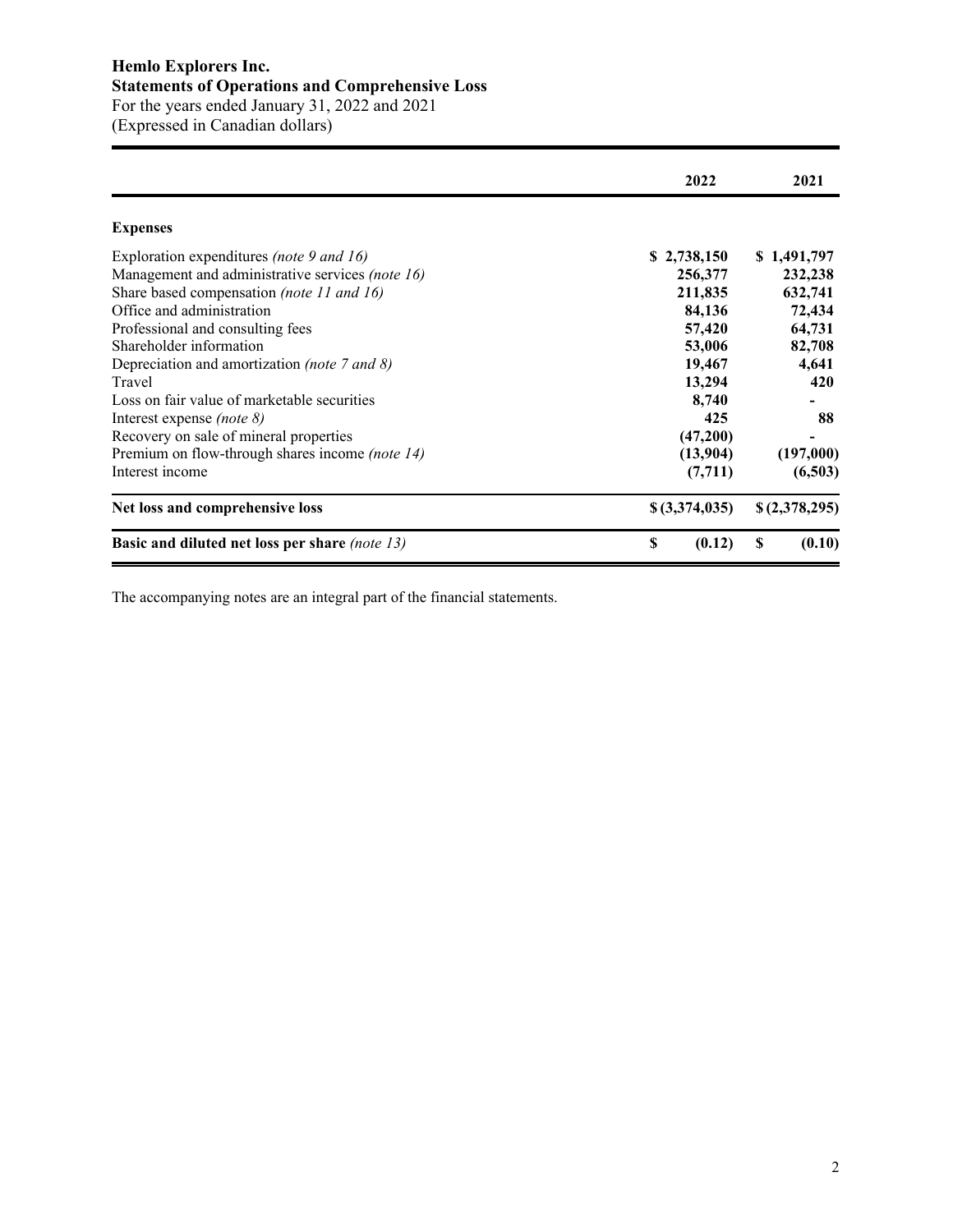|                                                                             | 2022           | 2021          |
|-----------------------------------------------------------------------------|----------------|---------------|
| <b>Operating Activities</b>                                                 |                |               |
| <b>Net loss</b>                                                             | \$ (3,374,035) | \$(2,378,295) |
| Items not affecting cash and cash equivalents from operating activities:    |                |               |
| Interest income                                                             | (7, 711)       | (6,503)       |
| Shares issued for mineral properties                                        |                | 229,500       |
| Share based compensation                                                    | 211,835        | 632,741       |
| Marketable securities received from sale of mineral property                | (32,200)       |               |
| Fair value of marketable securities                                         | 8,740          |               |
| Depreciation and amortization                                               | 19,467         | 4,641         |
| Accretion                                                                   | 425            | 88            |
| Premium on flow-through shares income                                       | (13,904)       | (197,000)     |
| Changes in non-cash working capital items                                   |                |               |
| Accounts receivable                                                         | 17,668         | (43, 828)     |
| Prepaid expenses                                                            | (45,751)       | (12, 561)     |
| <b>Exploration</b> advances                                                 |                | 2,000         |
| Accounts payable and accrued liabilities                                    | (215,092)      | 224,821       |
|                                                                             | (3,430,559)    | (1,544,396)   |
| <b>Financing Activities</b>                                                 |                |               |
| Issue of common shares                                                      | 1,827,143      | 4,674,000     |
| Share issue costs                                                           | (129, 408)     | (144, 561)    |
| Repayment of lease liability (note 8)                                       | (9,531)        | (2,383)       |
|                                                                             | 1,688,204      | 4,527,056     |
| <b>Investing Activities</b>                                                 |                |               |
| Interest income                                                             | 7,711          | 6,503         |
| Equipment purchases                                                         | (7,666)        | (17,981)      |
|                                                                             | 45             | (11, 478)     |
| Net change in cash and cash equivalents                                     | (1,742,310)    | 2,971,182     |
| Cash and cash equivalents, beginning of year                                | 3,385,944      | 414,762       |
| Cash and cash equivalents, end of year                                      | \$1,643,634    | \$3,385,944   |
|                                                                             |                |               |
| <b>Supplementary cash flow information</b>                                  |                |               |
| Shares issued for mineral properties<br>Shares issued for share issue costs | \$             | 229,500       |
|                                                                             | \$             | 41,825<br>S   |

The accompanying notes are an integral part of the financial statements.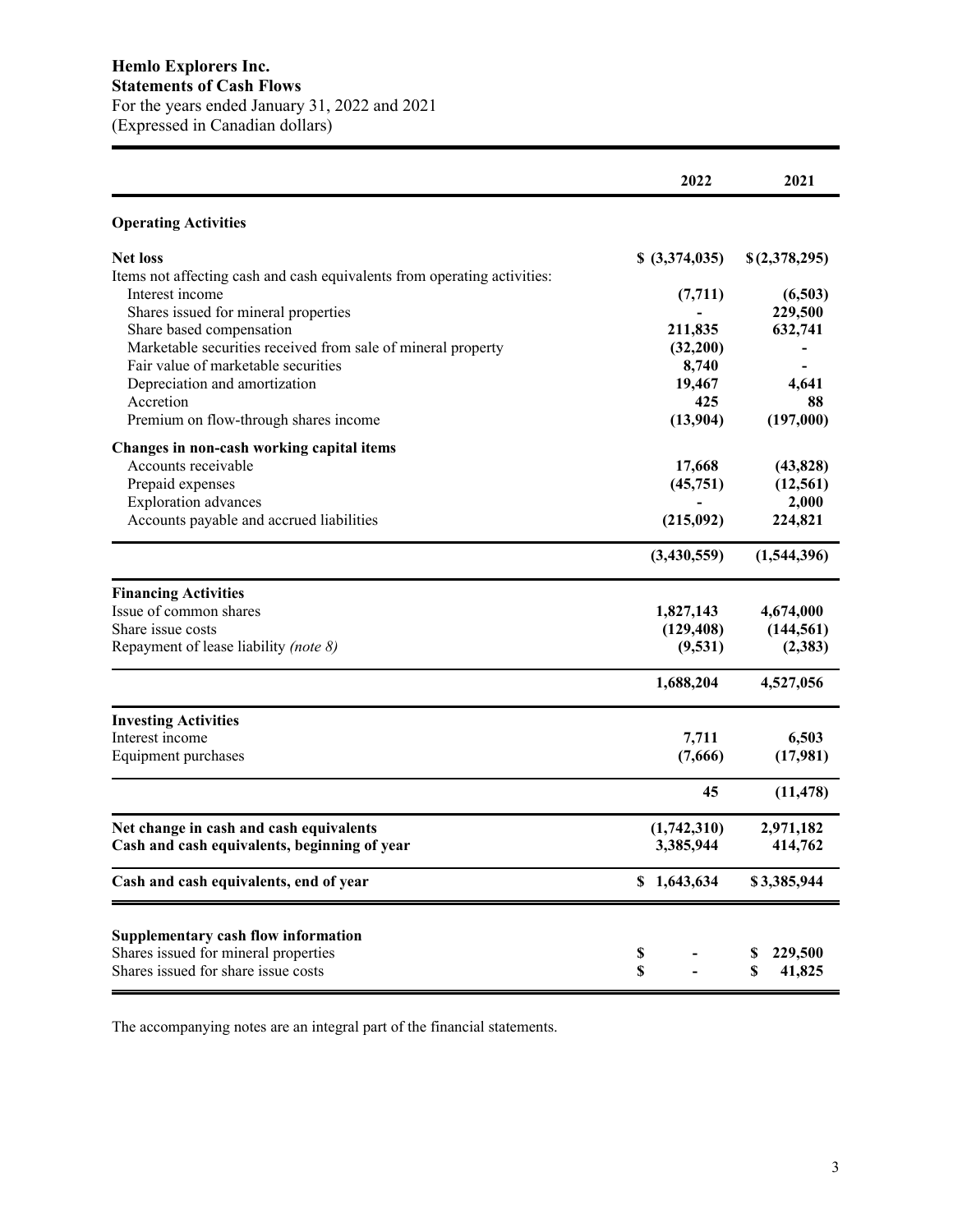# **Hemlo Explorers Inc.**

**Statements of Changes in Equity** For the years ended January 31, 2022 and 2021

(Expressed in Canadian dollars)

|                                                    | <b>Share Capital</b> |                  | <b>Reserves</b>        |            |                           |             |
|----------------------------------------------------|----------------------|------------------|------------------------|------------|---------------------------|-------------|
|                                                    | Number of<br>shares  | Amount           | Contributed<br>surplus | Warrants   | Accumulated<br>deficit    | Total       |
| Balance, January 31, 2020                          | 17,966,150 \$        | 29,197,027 \$    | $6,361,051$ \$         |            | \$<br>$(35, 178, 317)$ \$ | 379,761     |
| Private placements (note 10)                       | 8,256,667            | 4,674,000        |                        |            |                           | 4,674,000   |
| Flow-through share premium (note 14)               |                      | (197,000)        |                        |            |                           | (197,000)   |
| Value of private placements attributed to warrants |                      | (604, 200)       |                        | 604,200    |                           |             |
| Cost of issue of private placements - cash         |                      | (144, 561)       |                        |            |                           | (144, 561)  |
| Cost of issue of private placements - shares       | 51,006               |                  |                        |            |                           |             |
| Issued for mineral properties (note 9)             | 850,000              | 229,500          |                        |            |                           | 229,500     |
| Share-based compensation (note 11)                 |                      |                  | 632,741                |            |                           | 632,741     |
| Net loss and comprehensive loss for the year       |                      |                  |                        |            | (2,378,295)               | (2,378,295) |
| Balance, January 31, 2021                          | 27,123,823 \$        | 33,154,766 \$    | 6,993,792 \$           | 604,200 \$ | $(37,556,612)$ \$         | 3,196,146   |
| Private placement (note 10)                        | 7,864,076            | 1,827,143        |                        |            |                           | 1,827,143   |
| Flow-through share premium <i>(note 14)</i>        |                      | (41,233)         |                        |            |                           | (41,233)    |
| Value of private placement attributed to warrants  |                      | (262, 813)       |                        | 262,813    |                           |             |
| Cost of issue of private placement (note 10)       |                      | (152, 381)       |                        | 22,973     |                           | (129, 408)  |
| Share-based compensation (note 11)                 |                      |                  | 211,835                |            |                           | 211,835     |
| Net loss and comprehensive loss for the year       |                      |                  |                        |            | (3,374,035)               | (3,374,035) |
| Balance, January 31, 2022                          | 34,987,899<br>-SS    | 34,525,482<br>-S | 7,205,627<br>-S        | 889,986 \$ | $(40, 930, 647)$ \$       | 1,690,448   |

The accompanying notes are an integral part of the financial statements.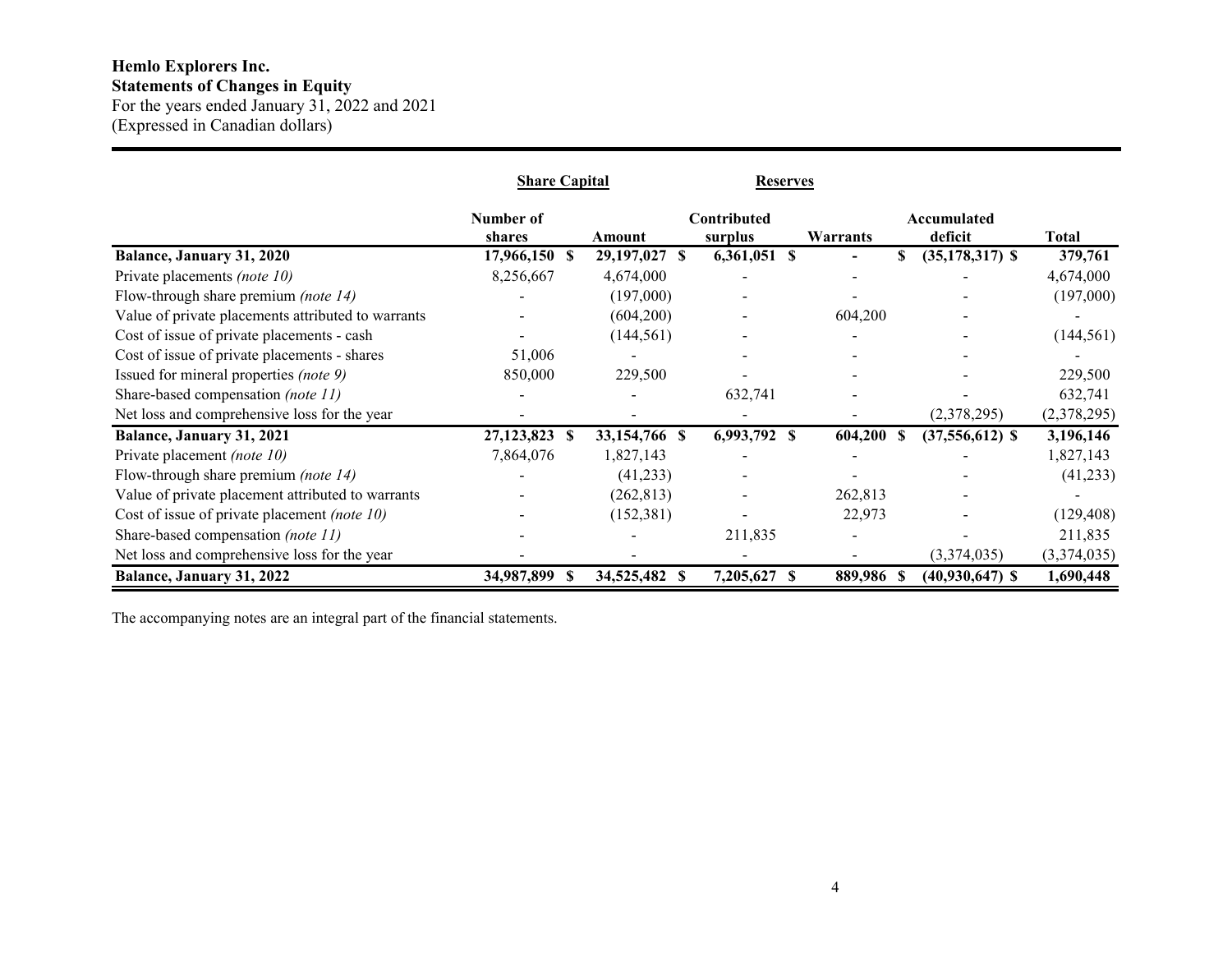#### **1. Nature of Operations**

Hemlo Explorers Inc. (the "Company") was incorporated pursuant to the provision of the Business Corporations Act (of Alberta) on January 10, 2008. On July 21, 2008, the Company was authorized to continue its operations from the jurisdiction of Alberta to Ontario. On May 20, 2020, the Company changed its name from Canadian Orebodies Inc. to Hemlo Explorers Inc. The address of the Company's registered office is 141 Adelaide Street West, Suite 301, Toronto, Ontario M5H 3L5. Its principal business activity is the exploration of mineral properties. The Company is in the process of exploring its mineral properties and has not yet determined whether these properties contain reserves that are economically recoverable. The recoverability of the cumulative expenditures on mineral properties is dependent upon the existence of economically recoverable reserves, the ability of the Company to obtain the necessary financing to complete exploration and development, and upon future profitable production or proceeds from disposition of such properties.

In March 2020, the COVID-19 outbreak was declared a global pandemic by the World Health Organization. The situation is dynamic and the ultimate duration and magnitude of the impact on the economy, capital markets and the Company's financial position cannot be reasonably estimated at this time. The Company is monitoring developments and will adapt its business plans accordingly. The actual and threatened spread of COVID-19 globally could adversely impact the Company's ability to carry out its plans and raise capital. To date, the Company's operations have been minimally impacted and the Company continues to be able to plan and carry out activities.

#### **2. Basis of Presentation and Statement of Compliance**

These financial statements have been prepared in accordance with International Financial Reporting Standards ("IFRS") as issued by the International Accounting Standards Board ("IASB") and interpretations of the IFRS Interpretations Committee ("IFRIC").

These financial statements have been prepared on the basis of a going concern, which contemplates the realization of assets and liquidation of liabilities in the normal course of business, and on a historical cost basis except for the revaluation of certain financial instruments. In addition, these financial statements have been prepared using the accrual basis of accounting except for cash flow information. The financial statements were approved by the Board of Directors on May 30, 2022.

## **3. Significant Accounting Policies**

## *(a) Changes in accounting policies*

The Company did not adopt any new accounting policies during the year ended January 31, 2022.

#### *(b) Financial instruments*

Financial assets and financial liabilities are recognized when the Company becomes a party to the contractual provisions of the financial instrument.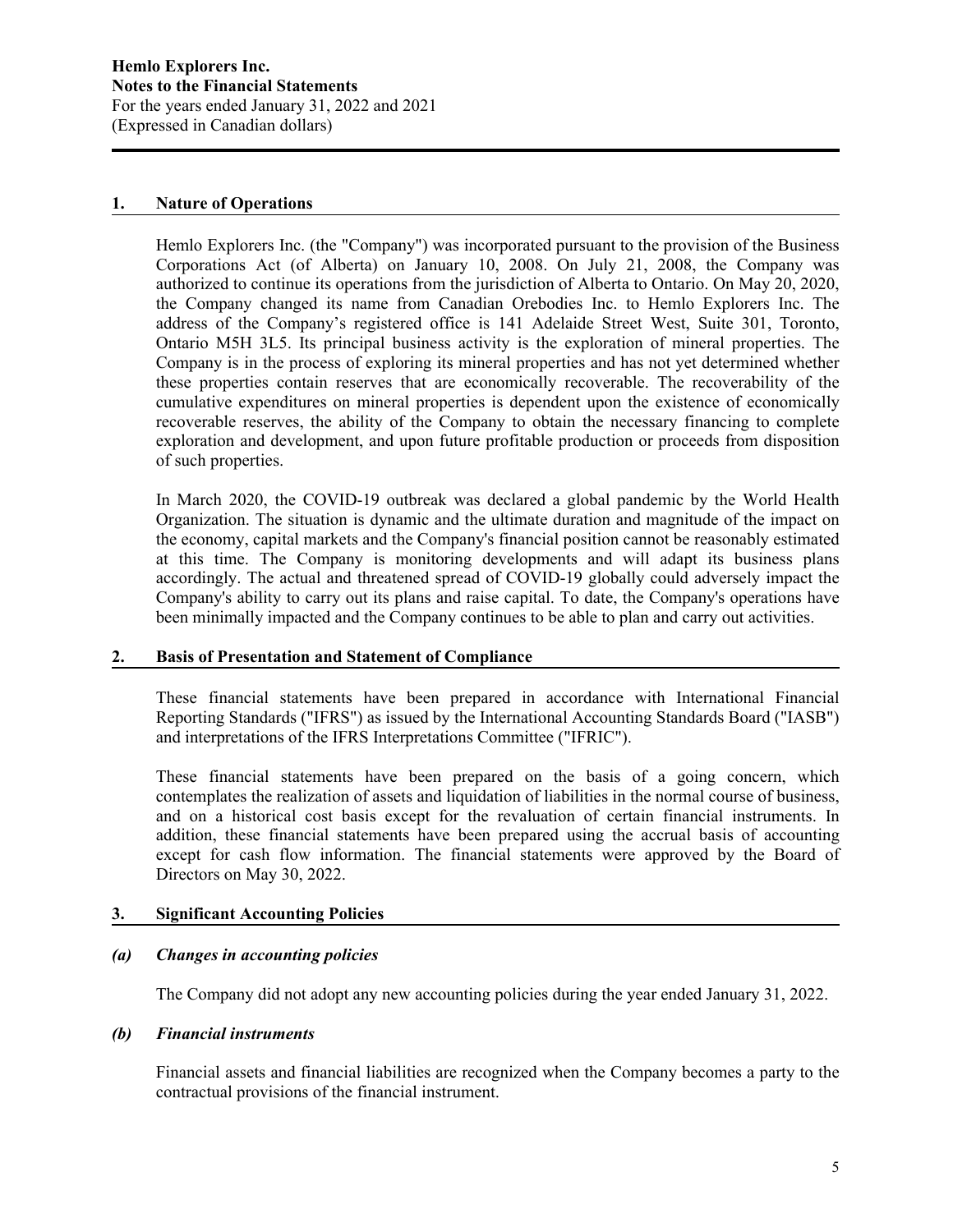#### *(b) Financial instruments - continued*

Under IFRS 9, financial assets and financial liabilities are classified and measured based on the business model in which they are held and the characteristics of their contractual cash flows. IFRS 9 contains the following primary measurement categories: measured at amortized cost, fair value through other comprehensive income ("FVTOCI") and fair value through profit and loss ("FVTPL").

The new hedge accounting guidance aligns hedge accounting more closely with an entity's risk management objectives and strategies. IFRS 9 does not fundamentally change the types of hedging relationships or the requirement to measure and recognize ineffectiveness; however, it allows more hedging strategies used for risk management to qualify for hedge accounting and introduces more judgement to assess the effectiveness of a hedging relationship, primarily from a qualitative standpoint.

Below is a summary showing the classification and measurement basis of the Company's financial instruments.

| <b>Classification</b>                    | <b>IFRS</b> 9  |
|------------------------------------------|----------------|
| Cash and cash equivalents                | <b>FVTPL</b>   |
| Accounts receivable                      | Amortized cost |
| Marketable securities                    | <b>FVTPL</b>   |
| Accounts payable and accrued liabilities | Amortized cost |

#### **Financial assets**

Financial assets are classified as either financial assets at FVTPL, amortized cost, or FVTOCI. The Company determines the classification of its financial assets at initial recognition.

#### *Financial assets recorded at FVTPL*

Financial assets are classified as FVTPL if they do not meet the criteria of amortized cost or FVTOCI. Gains or losses on these items are recognized in profit or loss. The Company's cash and cash equivalents are classified as financial assets measured at FVTPL.

#### *Amortized cost*

Financial assets are classified as measured at amortized cost if both of the following criteria are met and the financial assets are not designated as at FVTPL: 1) the object of the Company's business model for these financial assets is to collect their contractual cash flows; and 2) the asset's contractual cash flows represent "solely payments of principal and interest". The Company's accounts receivable, excluding HST, are classified as financial assets measured at amortized cost.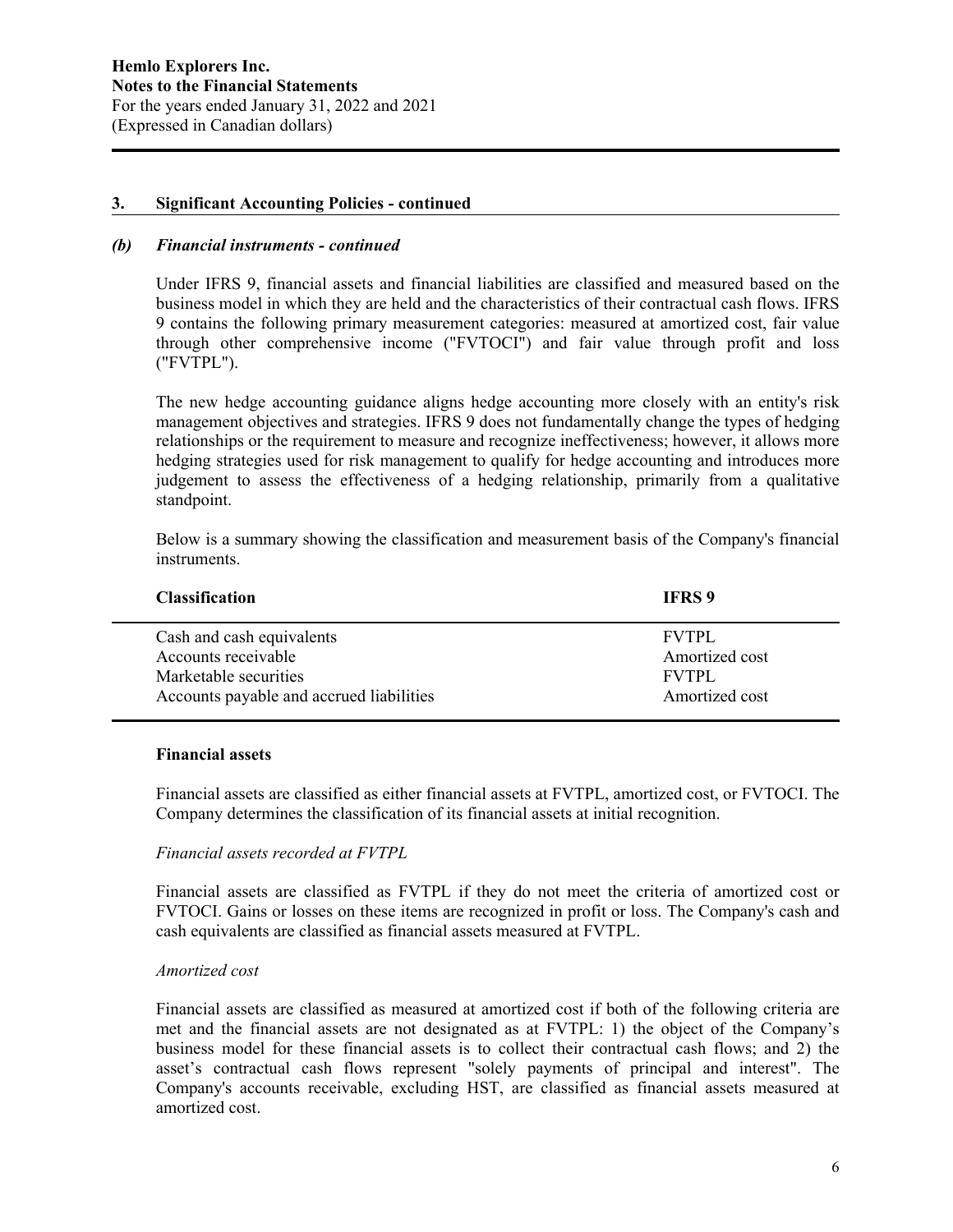### *(b) Financial instruments - continued*

### **Financial liabilities**

Financial liabilities are classified as either financial liabilities at FVTPL or at amortized cost. The Company determines the classification of its financial liabilities at initial recognition.

### *Amortized cost*

Financial liabilities are classified as measured at amortized cost unless they fall into one of the following categories: financial liabilities at FVTPL, financial liabilities that arise when a transfer of a financial asset does not qualify for derecognition, financial guarantee contracts, commitments to provide a loan at a below-market interest rate, or contingent consideration recognized by an acquirer in a business combination. The Company's accounts payable and accrued liabilities does not fall into any of the exemptions and are therefore classified as measured at amortized cost.

## *Financial liabilities recorded at FVTPL*

Financial liabilities are classified as FVTPL if they fall into one of the five exemptions detailed above.

#### **Transaction costs**

Transaction costs associated with financial instruments, carried at FVTPL, are expensed as incurred, while transaction costs associated with all other financial instruments are included in the initial carrying amount of the asset or the liability.

#### **Subsequent measurement**

Instruments classified as FVTPL are measured at fair value with unrealized gains and losses recognized in profit or loss. Instruments classified as amortized cost are measured at amortized cost using the effective interest rate method. Instruments classified as FVTOCI are measured at fair value with unrealized gains and losses recognized in other comprehensive income.

#### **Derecognition**

The Company derecognizes financial liabilities only when its obligations under the financial liabilities are discharged, cancelled, or expired. The difference between the carrying amount of the financial liability derecognized and the consideration paid and payable, including any non-cash assets transferred or liabilities assumed, is recognized in profit or loss.

#### **Expected credit loss impairment model**

IFRS 9 introduced a single expected credit loss impairment model, which is based on changes in credit quality since initial application. At the date of the financial statements, the Company has no expected credit loss ("ECL") associated with its financial assets.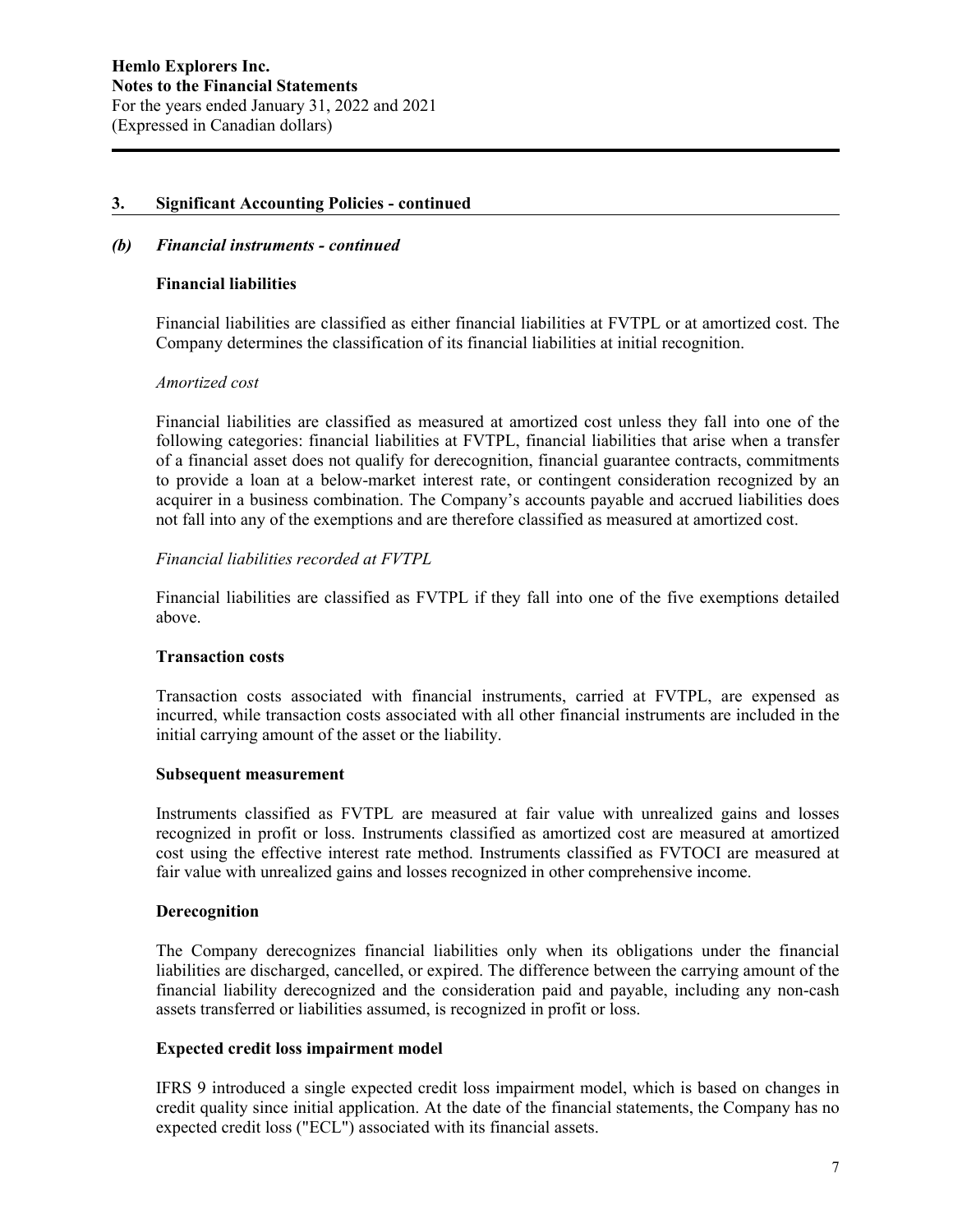#### *(b) Financial instruments - continued*

The Company assumes that the credit risk on a financial asset has increased significantly if it is more than 30 days past due. The Company considers a financial asset to be in default when the borrower is unlikely to pay its credit obligations to the Company in full or when the financial asset is more than 90 days past due.

The carrying amount of a financial asset is written off (either partially or in full) to the extent that there is no realistic prospect of recovery. This is generally the case when the Company determines that the debtor does not have assets or sources of income that could generate sufficient cash flows to repay the amounts subject to the write-off.

### **Fair value hierarchy**

The Company classifies its financial instruments according to a three level hierarchy that reflects the significance of the inputs used in making the fair value measurements. The three levels of fair value hierarchy are as follows:

- Level 1 Unadjusted quoted prices in active markets for identical assets or liabilities;
- Level 2 Inputs other than quoted prices that are observable for assets or liabilities, either directly or indirectly; and
- Level 3 Inputs for assets or liabilities that are not based on observable market data.

Cash and cash equivalents are classified within level 1 of the fair value hierarchy.

#### *(c) Mineral properties and exploration expenditures*

The Company expenses all costs relating to the acquisition of, exploration for and development of mineral claims and credits all revenues received against the exploration expenditures. Such costs include, but are not limited to geological, geophysical studies, exploratory drilling and sampling.

Once a project has been established as commercially viable and technically feasible, related development expenditures are capitalized; this includes costs incurred in preparing the site for mining operations. Capitalization ceases when the mine is capable of commercial production, with the exception of development costs that give rise to a future benefit.

#### *(d) Income taxes*

Income tax comprises current and deferred tax. Income tax is recognized in profit or loss except to the extent that it relates to items recognized directly in equity or other comprehensive income, in which case the income tax is also recognized directly in equity or other comprehensive income. Current tax is the expected tax payable on the taxable income for the year, using tax rates enacted at the end of the reporting period, and any adjustment to tax payable in respect of previous years. Current tax assets and current tax liabilities are only offset if a legally enforceable right exists to offset the amounts and the Company intends to settle on a net basis, or to realize the asset and settle the liability simultaneously.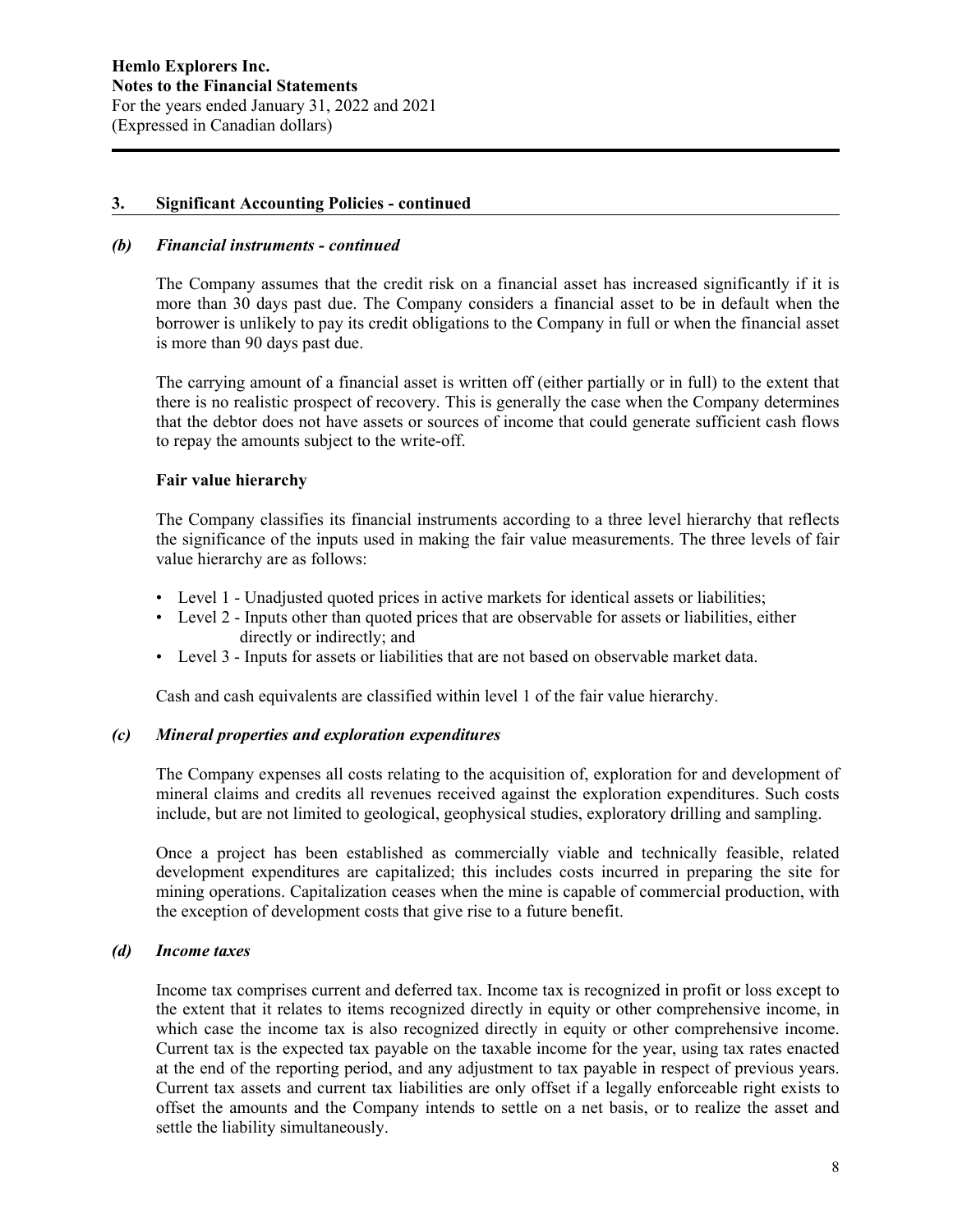#### *(d) Income taxes - continued*

Deferred tax is recognized in respect of all qualifying temporary differences arising between the tax basis of assets and liabilities and their carrying amounts in the financial statements. Deferred income tax is determined on a non-discounted basis using tax rates an laws that have been enacted or substantively enacted at the end of the reporting period and are expected to apply when the deferred tax asset or liability is settled. Deferred tax assets are recognized to the extent that it is probable that the assets can be recovered. Deferred tax assets and liabilities are offset when there is a legally enforceable right to offset tax assets and liabilities and when the deferred tax balances relate to the same taxation authority.

Deferred tax assets are recognized to the extent future recovery is probable. At each reporting period end, deferred tax assets are reduced to the extent that it is no longer probable that sufficient taxable earnings will be available to allow all or part of the asset to be recovered.

### *(e) Flow-through shares*

The Company will from time to time, issue flow-through common shares to finance a significant portion of its exploration program. Pursuant to the terms of the flow-through share agreements, these shares transfer the tax deductibility of qualifying resource expenditures to investors. On issuance, the Company bifurcates the flow-through share into i) a flow-through share premium, equal to the estimated premium, if any, investors pay for the flow-through feature, which is recognized as a liability, and ii) share capital. Upon expenditures being incurred, the Company derecognizes the liability and recognizes a deferred tax liability for the amount of tax reduction renounced to the shareholders. The premium is recognized as other income and the related deferred tax is recognized as a tax provision.

Proceeds received from the issuance of flow-through shares are restricted to be used only for Canadian resources property exploration expenditures. The Company may also be subject to a Part XII.6 tax on flow-through proceeds renounced under the Look-back Rule, in accordance with Government of Canada flow-through regulations. When applicable, this tax is accrued as a financial expense until paid.

#### *(f) Share issue costs*

Costs incurred for the issue of common shares and warrants are deducted from share capital and warrants respectively.

# *(g) Share-based payment transactions*

The share option plan allows the Company's employees and consultants to acquire shares of the Company. The fair value of options granted is recognized as a share based payment expense with a corresponding increase in equity. An individual is classified as an employee when the individual is an employee for legal or tax purposes (direct employee) or provides services similar to those performed by a direct employee.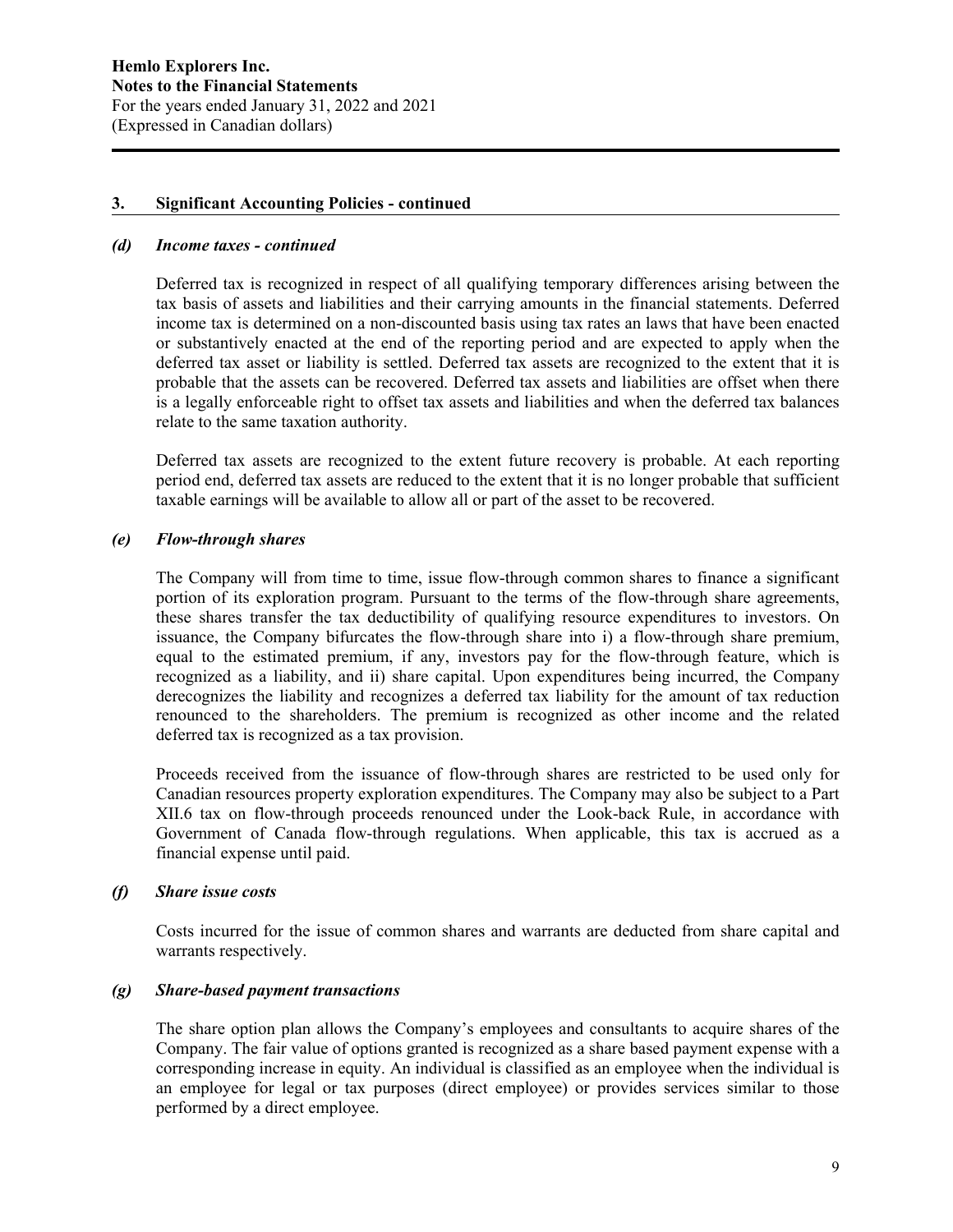#### *(g) Share-based payment transactions - continued*

The fair value is measured at grant date and each tranche is recognized on a graded vesting basis over the period during which the options vest. The fair value of the options granted is measured using the Black Scholes option pricing model taking into account the terms and conditions upon which the options were granted. At the end of each reporting period, the amount recognized as an expense is adjusted to reflect the actual number of share options that are expected to vest.

### *(h) Asset retirement obligation*

The operations of the Company are subject to regulations governing the environment, including future site restoration costs for mineral properties. The Company recognizes the fair value of a liability for an asset retirement obligation in the period in which it is incurred when a reasonable estimate of fair value can be made. If a reasonable estimate of fair value cannot be made in the period the asset retirement obligation is incurred, the liability is recognized when a reasonable estimate of fair value can be made.

The Company has determined that there are no asset retirement obligations or any other environmental obligations with respect to its mineral properties, and therefore no liability has been recognized in these financial statements.

#### *(i) Earnings (loss) per share*

Basic earnings (loss) per share is calculated using the weighted average number of common shares outstanding during the period. Diluted earnings (loss) per share is computed using the treasury stock method. Stock options and warrants outstanding are not included in the computation of diluted earnings (loss) per share if their inclusion would be anti dilutive.

#### **4. Critical Accounting Estimates and Significant Judgements**

The preparation of these financial statements requires management to make judgments and estimates that affect the reported amounts of assets and liabilities at the date of the financial statements and reported amounts of expenses during the reporting period. The financial statements include judgments and estimates which, by their nature, are uncertain, and actual outcomes could differ. The impacts of such judgments and estimates are pervasive throughout the financial statements, and may require accounting adjustments based on future occurrences. Revisions to accounting estimates are recognized in the period in which the estimate is revised and also in future periods when the revision affects both current and future periods.

The preparation of these financial statements required the following critical accounting estimates and significant judgments:

(i) The calculation of the fair value of warrants and stock options requires the use of estimates of inputs in the Black-Scholes option pricing model (notes 11 and 12).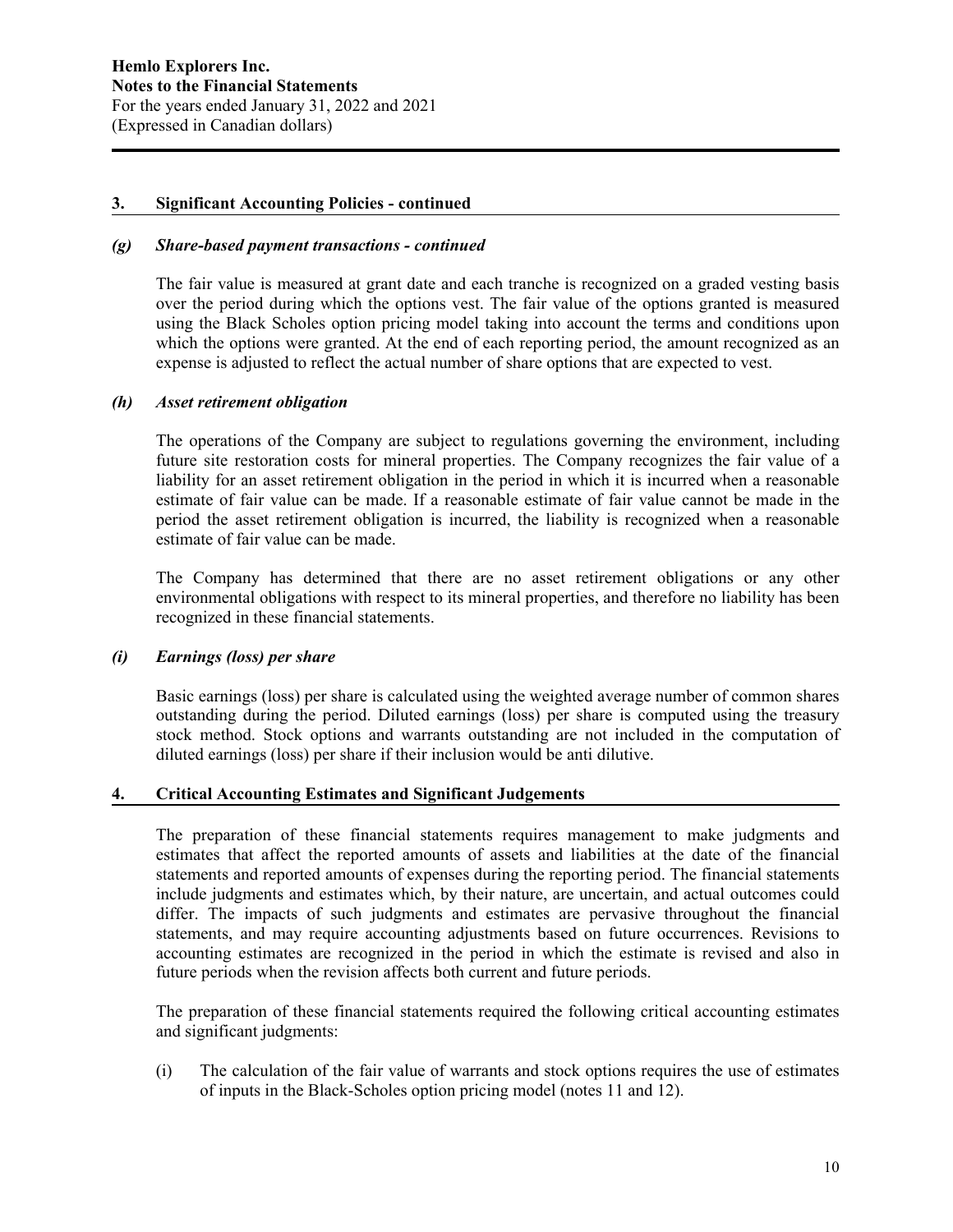## **4. Critical Accounting Estimates and Significant Judgements - continued**

(ii) Provisions for taxes are made using the best estimate of the amount expected to be paid based on a qualitative assessment of all relevant factors. The Company reviews the adequacy of these provisions at the end of the reporting period. However, it is possible that at some future date an additional liability could result from audits by taxing authorities. Where the final outcome of these tax-related matters is different from the amounts that were initially recorded, such differences will affect the tax provisions in the period in which such determination is made.

## **5. Cash and Cash Equivalents**

Cash and cash equivalents include money market instruments which are readily convertible into cash or have maturities at the date of purchase of less than ninety days.

|                                           | 2022                 | 2021                                  |
|-------------------------------------------|----------------------|---------------------------------------|
| Cash<br>GICs and money market instruments | 138,300<br>1,505,334 | <sup>\$</sup><br>188,296<br>3,197,648 |
| Cash and cash equivalents                 | \$1,643,634          | \$ 3,385,944                          |

## **6. Marketable Securities**

During the year ended January 31, 2022, the Company received equity securities as partial compensation for the option of a property. The following is a summary of the Company's marketable securities:

|                                    | 2022               |   | 2021                     |
|------------------------------------|--------------------|---|--------------------------|
| <b>First Energy Metals Limited</b> | $\frac{$}{23,460}$ |   | $\overline{\phantom{a}}$ |
| Marketable securities              | \$23,460           | S | $\overline{\phantom{a}}$ |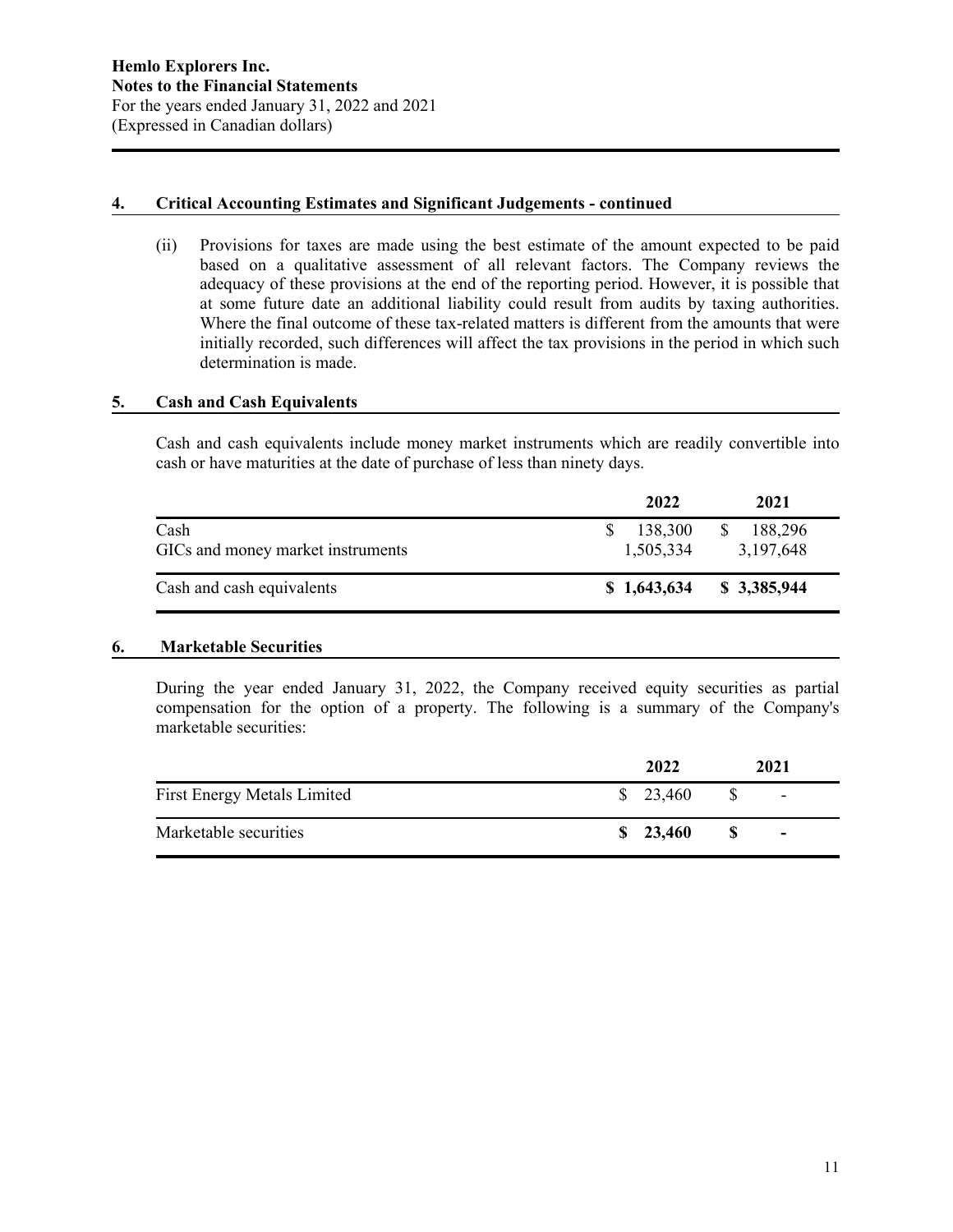# **7. Equipment**

|                                  | <b>Exploration</b> |               |               | Office &         |               |              |
|----------------------------------|--------------------|---------------|---------------|------------------|---------------|--------------|
|                                  |                    | Equipment     |               | <b>Computers</b> |               | <b>Total</b> |
| Cost                             |                    |               |               |                  |               |              |
| Balance, January 31, 2020        | \$                 |               | \$            |                  | $\mathcal{S}$ |              |
| Additions                        |                    | 11,804        |               | 6,177            |               | 17,981       |
| Balance, January 31, 2021        |                    | 11,804        |               | 6,177            |               | 17,981       |
| Additions                        |                    |               |               | 7,666            |               | 7,666        |
| Balance, January 31, 2022        | \$                 | 11,804        | <sup>\$</sup> | 13,843           | -S            | 25,647       |
| <b>Accumulated depreciation</b>  |                    |               |               |                  |               |              |
| Balance, January 31, 2020        | \$                 |               | \$            |                  |               |              |
| Depreciation expense             |                    | (1,328)       |               | (999)            |               | (2,327)      |
| Balance, January 31, 2021        |                    | (1,328)       |               | (999)            |               | (2,327)      |
| Depreciation expense             |                    | (3, 143)      |               | (7,064)          |               | (10, 207)    |
| <b>Balance, January 31, 2022</b> | \$                 | $(4, 471)$ \$ |               | $(8,063)$ \$     |               | (12, 534)    |
| Net book value                   |                    |               |               |                  |               |              |
| Balance, January 31, 2020        | $\mathbb{S}$       |               | \$            |                  | \$            |              |
| Balance, January 31, 2021        |                    | 10,476        |               | 5,178            |               | 15,654       |
| <b>Balance, January 31, 2022</b> | S                  | 7,333         | <b>S</b>      | 5,780            | <b>S</b>      | 13,113       |

# **8. Leases and Right of Use**

The Company's lease contract, which is for a vehicle, requires monthly payments of \$794 plus HST until November 16, 2023. The following table summarizes the Company's lease liabilities:

| Balance, January 31, 2020        | \$ |          |
|----------------------------------|----|----------|
| Additions                        |    | 27,779   |
| Accretion of interest            |    | 88       |
| Payments                         |    | (2,383)  |
| Balance, January 31, 2021        | \$ | 25,484   |
| Accretion of interest            |    | 425      |
| Payments                         |    | (9, 531) |
| <b>Balance, January 31, 2022</b> | \$ | 16,378   |
| Current                          |    | 9,106    |
| Non-current                      |    | 7,272    |
| <b>Total lease liabilities</b>   | S  | 16,378   |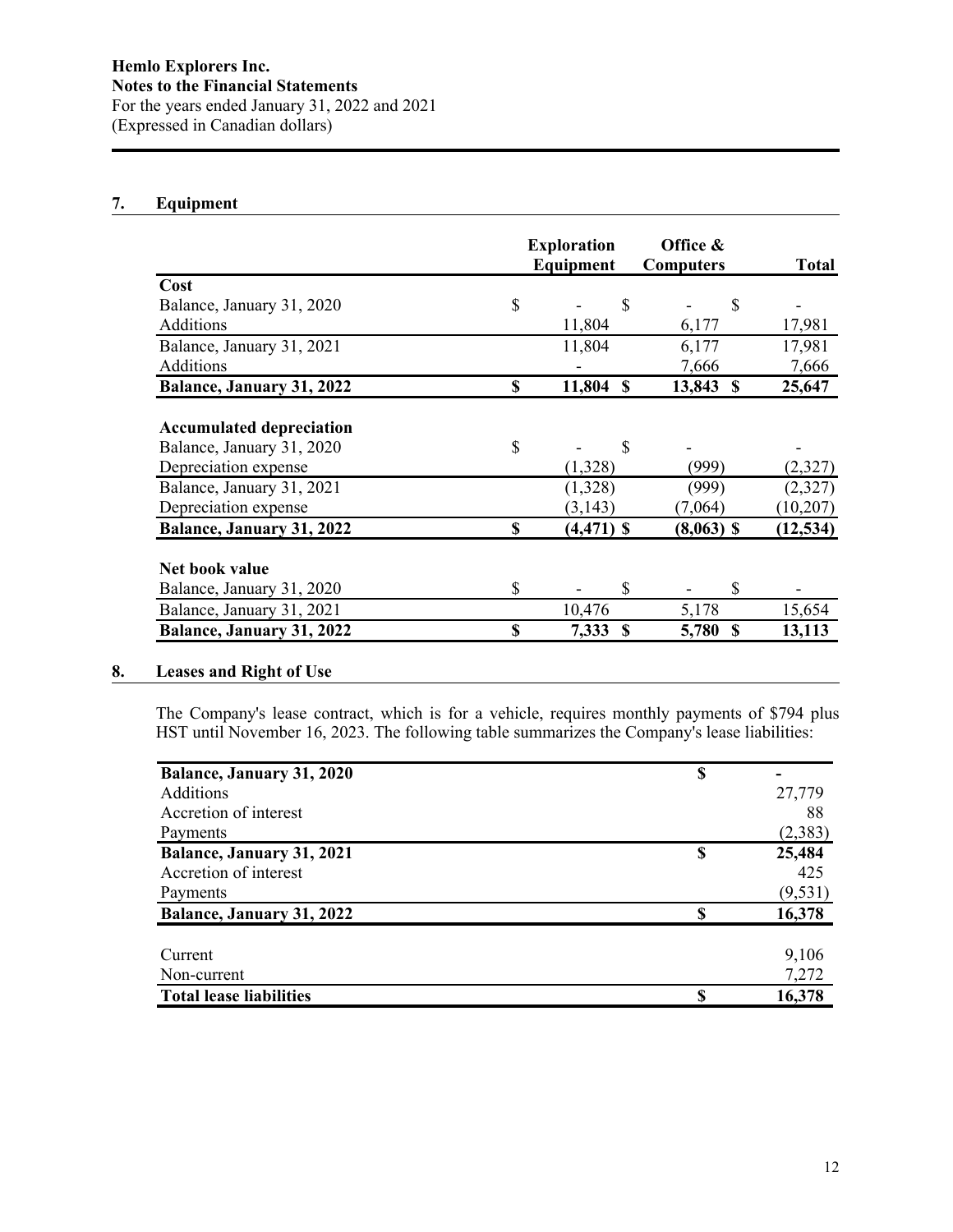### **8. Leases and Right of Use - continued**

The following table summarizes the Company's right-of-use asset:

| <b>Balance, January 31, 2020</b> |         |
|----------------------------------|---------|
| <b>Additions</b>                 | 27,779  |
| Depreciation                     | (2,314) |
| <b>Balance, January 31, 2021</b> | 25,465  |
| Depreciation                     | (9,260) |
| <b>Balance, January 31, 2022</b> | 16,205  |

### **9. Mineral Properties and Exploration Expenditures**

The total cumulative expenditures, net of recoveries, on each property in the Company's mineral property portfolio are as follows:

|                         |   |                   |                |                   |   | <b>Belcher</b><br>Islands & |              |
|-------------------------|---|-------------------|----------------|-------------------|---|-----------------------------|--------------|
|                         |   | <b>North Limb</b> | <b>Pic</b>     | <b>Hemlo West</b> |   | Other                       | <b>Total</b> |
| <b>January 31, 2020</b> | S | 939,549 \$        | $6,311,635$ \$ | -                 | S | 14,213,098 \$               | 21,464,282   |
| Expenditures            |   | 670,650           | 611,621        | 204,622           |   | 4.904                       | 1,491,797    |
| <b>January 31, 2021</b> | S | $1,610,199$ \$    | 6,923,256 \$   | 204,622 \$        |   | 14,218,002 \$               | 22,956,079   |
| Expenditures            |   | 2,327,926         | 369,129        | 36,191            |   | 4.904                       | 2,738,150    |
| <b>January 31, 2022</b> | S | 3,938,125 \$      | 7,292,385 \$   | 240,813           |   | 14,222,906                  | 25,694,229   |

## **North Limb Project**

On May 24, 2016, the Company purchased a 100% interest in 135 claim units comprising 2,160 hectares approximately 40 kilometers northeast of Marathon, Ontario. As consideration, the Company paid a total of \$25,000 in cash and issued 41,666 common shares valued at \$25,000. In addition, the vendors retain a 1% Net Smelter Return ("NSR") royalty on the purchased claims.

In addition to the purchased claims, the Company staked claims totaling 4,848 hectares.

On May 8, 2020, the Company closed the purchase of the Hemlo West and North Hemlo projects (collectively, the "Projects") from O3 Mining Inc. ("O3"). At closing, the Company issued 850,000 common shares to O3, valued at \$229,500. The North Hemlo project added 64 mining claim cells to the North Limb Project. If in the future the Company publishes a feasibility study in respect of the Projects that contains at least 2,000,000 ounces of gold categorized as Probable Mineral Reserves, Proven Mineral Reserves or a combination thereof, then the Company shall pay a discovery bonus of \$1,000,000 (in cash or shares, at the election of the Company) to O3 within ten days of such publication.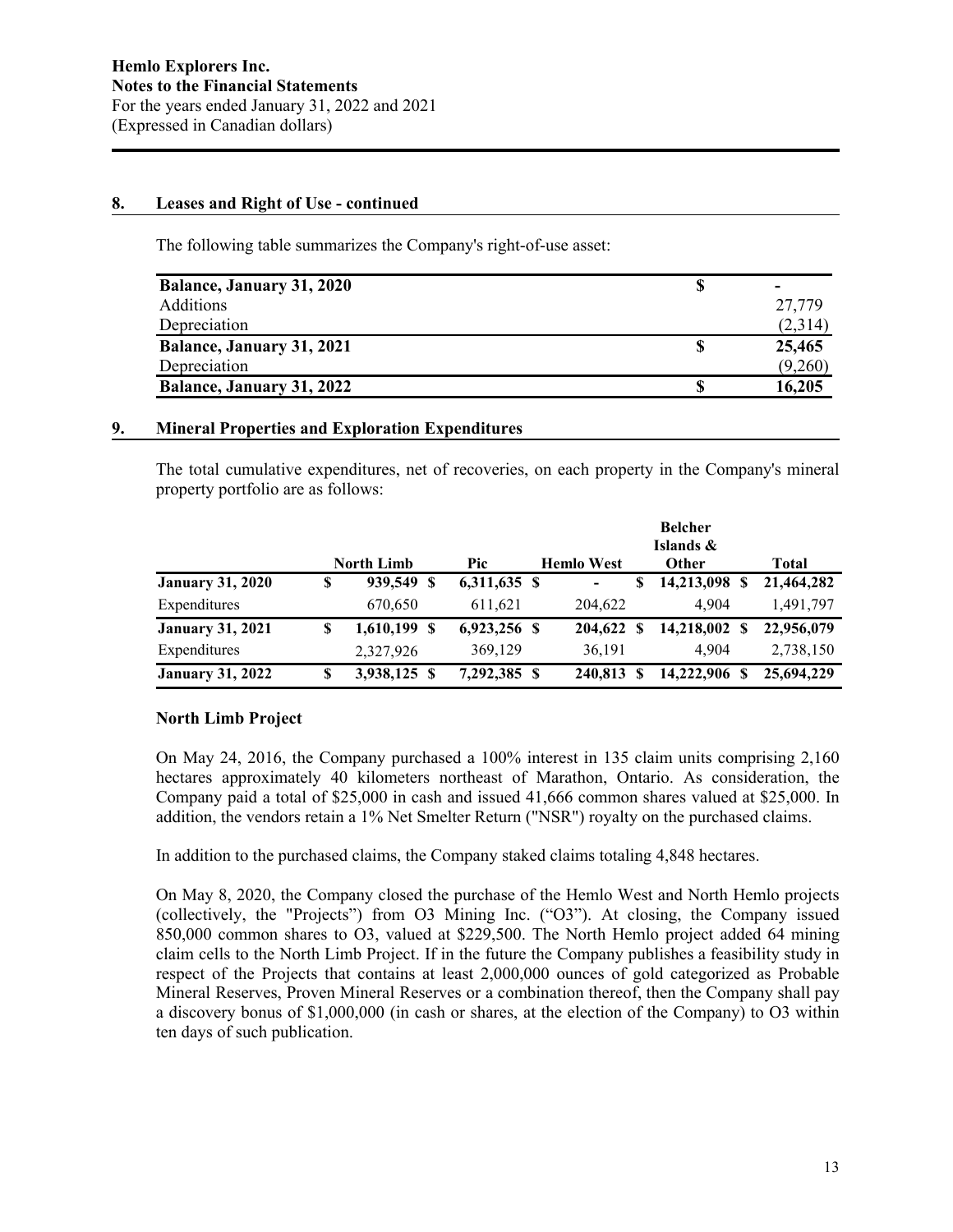## **9. Mineral Properties and Exploration Expenditures - continued**

### **Pic Project**

#### *Staked Claims*

In addition to the option and claim purchases described below, the Company has staked mining claim cells that form a portion of the Pic Project.

#### *Wire Lake Claims*

On October 7, 2016, the Company entered into an option agreement with All-Terrain Track Sales & Services Ltd. ("ATTSS") to acquire a 100% interest in 251 claim units comprising 4,047 hectares approximately 15 kilometers northeast of Marathon, Ontario. On signing, the Company paid \$40,000 in cash and issued 26,042 common shares valued at \$25,000. The option agreement called for the Company to make additional cash payments to ATTSS totaling \$550,000 over the following five anniversary dates of the option agreement. The option was completed on October 7, 2021 and the Company granted ATTSS a 2% NSR royalty, one-half of which may be bought back for a lump sum payment of \$1,000,000.

### *Black Raven Claims*

On April 23, 2017, the Company entered into an acquisition agreement (the "Acquisition Agreement") with StrikePoint Gold Inc. ("StrikePoint") to acquire a 100% interest in 415 claim units (the "Black Raven Claims") totaling 6,640 hectares located adjacent to the Company's Wire Lake Claims. Pursuant to the Acquisition Agreement, the Company paid \$15,000 cash on signing, and issued 416,667 common shares valued at \$587,500. Additionally, the Company issued 83,333 share purchase warrants, valued at \$40,025, entitling StrikePoint to acquire up to 83,333 common shares at a price of \$1.89 per share for a period of 12 months.

In conjunction with the Acquisition Agreement, on April 23, 2017 the Company executed a termination and assumption agreement (the "Termination and Assumption Agreement") with the underlying optionors of the Black Raven Claims in order to terminate the underlying option agreement, discharge a future milestone payment and assume the underlying royalty obligations. The Termination and Assumption Agreement called for the Company to issue 66,667 common shares on signing to the Optionors, valued at \$94,000, and assume a 2.5% NSR royalty. The royalty agreement provides that 1.5% of the NSR royalty may be bought back by the Company at any time upon payment of \$1,500,000, or in increments of 0.5% NSR royalty for \$500,000 each.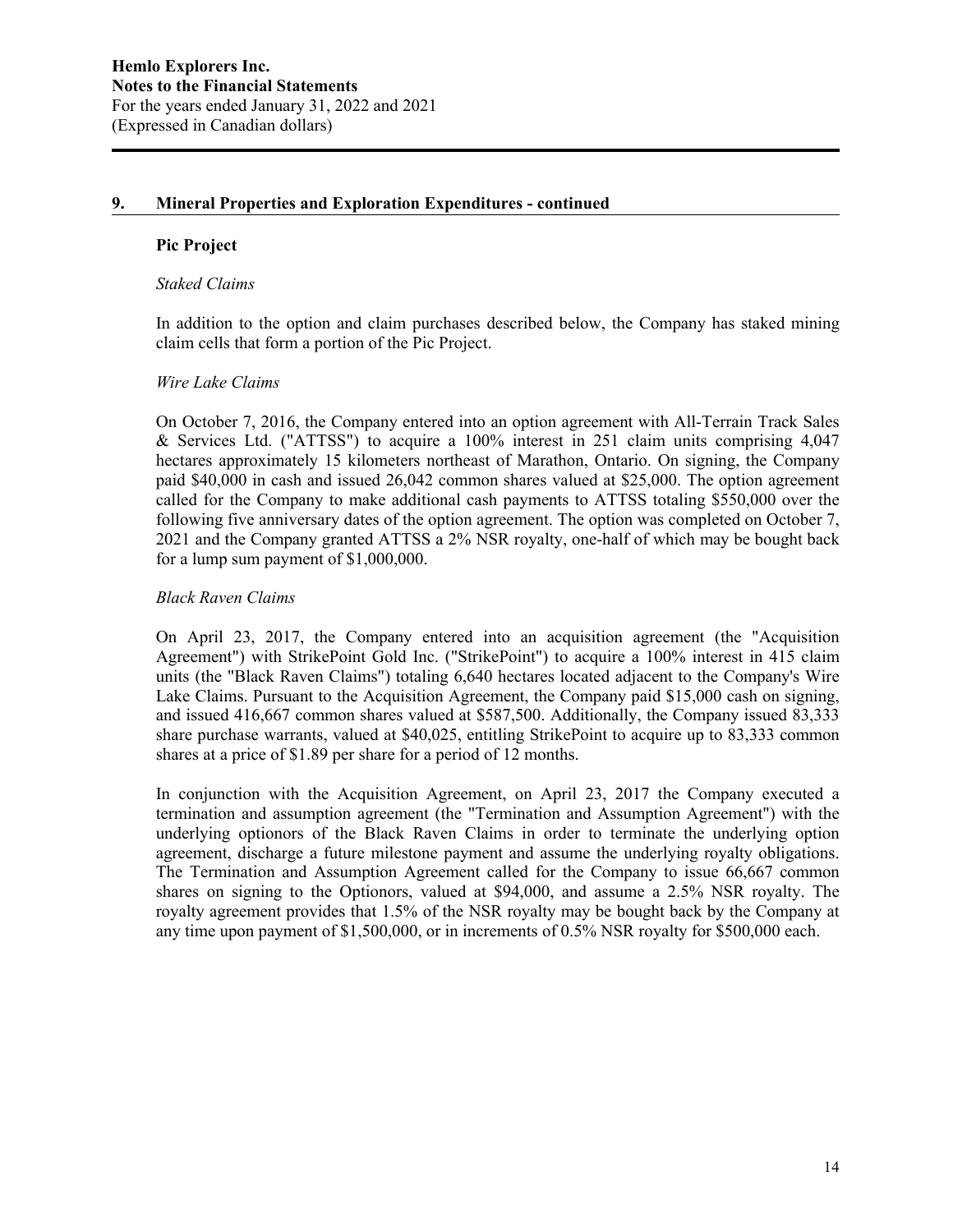## **9. Mineral Properties and Exploration Expenditures - continued**

# **Pic Project - continued**

### *Goodchild Claims*

On February 20, 2018, the Company purchased the Goodchild Lake mining claims (the "Goodchild Claims") from the court-appointed receiver of Century Mining Corporation ("Century") for a cash payment of \$40,000, the assumption of Century's three percent (3%) net smelter returns royalty obligations in respect of the Goodchild Claims and the payment of a portion of the receiver's expenses associated with the transaction. In connection with the purchase, the Company also entered into an agreement with Teck Resources Limited ("Teck") to terminate certain rights Teck had in relation to the Goodchild Claims in exchange for the granting to Teck of a one-half of one percent (0.5%) net smelter returns royalty in respect of the Goodchild Claims. The Company also entered into an agreement with the existing net smelter returns royalty holders on the Goodchild Claims to vary the terms on which the royalty may be bought down. In exchange for the issuance of 13,333 shares of the Company, valued at \$12,000, the Company obtained the right to purchase up to two-thirds of the royalty for \$1,500,000.

## *Benton Claims*

On August 16, 2018, the Company completed the acquisition of the "Goodchild Lake" mining claims (the "Benton Claims") from Benton Resources Inc. ("Benton"). The Benton Claims consists of 31 claim cells totaling approximately 500 hectares, and covers a prospective trend adjacent to the northwest portion of the Company's 100% owned Black Raven Claims. As consideration for the purchase, the Company issued Benton 33,333 common shares in the capital stock of the Company valued at \$27,000 and granted Benton a 1.5% net smelter returns royalty ("NSR"). The Company will have the option to buy-down 50% of the NSR at any time for the sum of \$750,000.

## **Hemlo West Project**

On May 8, 2020, the Company closed the purchase of the Hemlo West and North Hemlo projects (collectively, the "Projects") from O3 Mining Inc. ("O3"). The Hemlo West Project consists of 350 mining claim cells located approximately 10 kilometres east of Marathon, Ontario. If in the future the Company publishes a feasibility study in respect of the Projects that contains at least 2,000,000 ounces of gold categorized as Probable Mineral Reserves, Proven Mineral Reserves or a combination thereof, then the Company shall pay a discovery bonus of \$1,000,000 (in cash or shares, at the election of the Company) to O3 within ten days of such publication.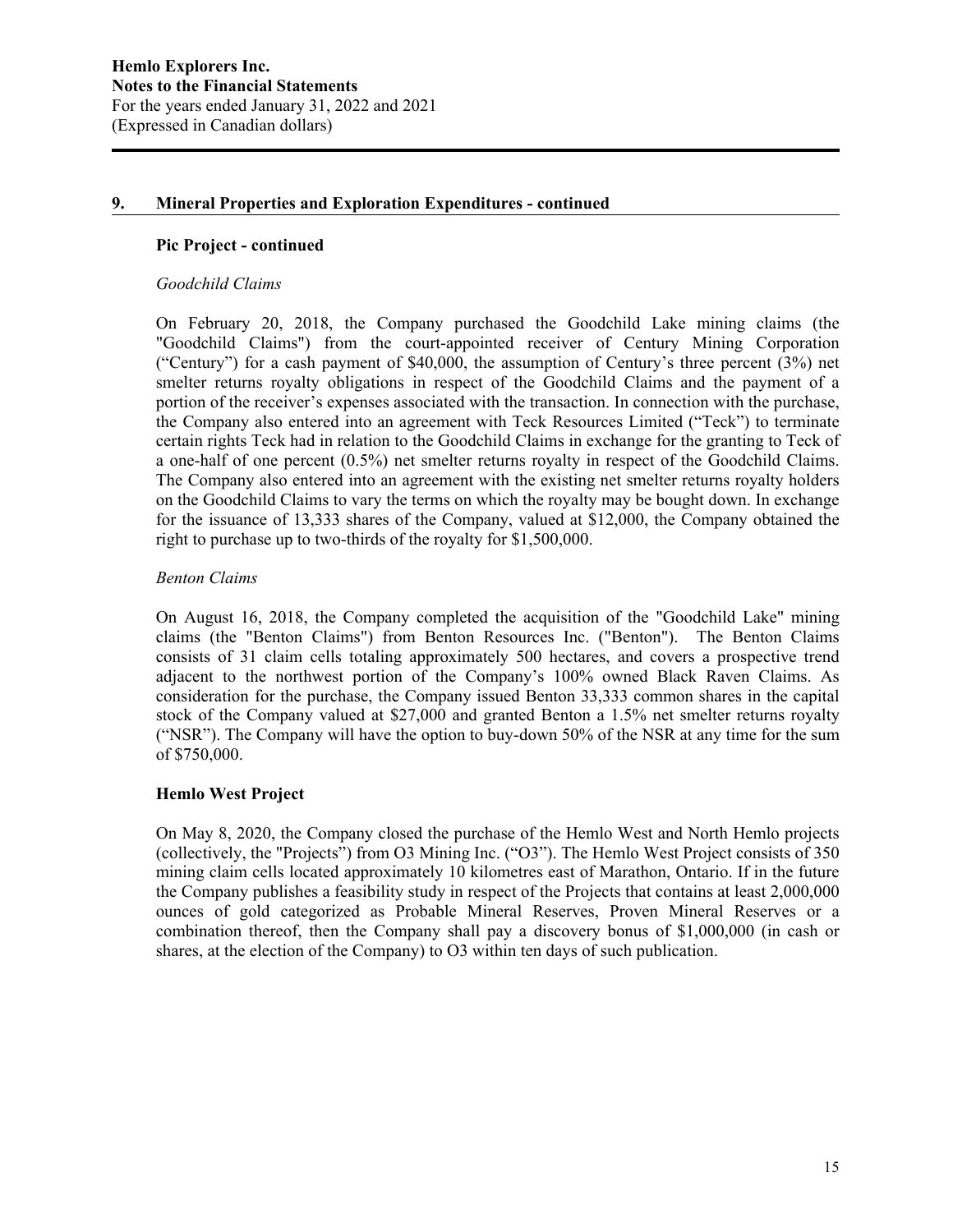### **9. Mineral Properties and Exploration Expenditures - continued**

#### **Belcher Islands Iron Project**

On February 14, 2011, the Company entered into a non-arm's length Purchase Agreement (the "Agreement") to acquire up to a 100% legal and beneficial interest in the Inuit Owned Lands Mineral Exploration Agreement (the "NTI Agreement") with Nunavut Tunngavik Incorporated ("NTI") which covers the Haig Inlet Iron Project with an area of approximately 1,226 hectares, located on the Belcher Islands, Nunavut, Canada. The Company now holds a 100% interest in the NTI Agreement and the vendors retain a 3% gross overriding royalty, of which one-third can be purchased by the Company for a maximum of \$3,000,000. In addition to the lands acquired under the Agreement, the Company staked 29 claims covering 21,816 hectares of Municipal Land.

### **Hawkins Project Royalty Interest**

The Company has a 0.5% NSR royalty on the Hawkins project, which covers 1,536 hectares located in the Hawkins and Walls Townships. The Hawkins project is owned by Pavey Ark Minerals Inc. and under option to E2Gold Inc, who recently completed a 10,000m drilling program.

### **10. Share Capital**

#### **Authorized share capital**

On March 3, 2020, the Company closed a non-brokered private placement that raised aggregate gross proceeds of \$1,174,000 through the sale of 1,640,000 common shares (the "Shares") at a price of \$0.30 per Share, 283,333 flow-through common shares (the "FT Shares") at a price of \$0.36 per FT Share, and 1,333,334 flow-through common shares (the "Premium FT Shares") at a price of \$0.435 per Premium FT Share. The Company paid cash finders' fees of \$13,140 and other issuance costs of \$11,565 in connection with the financing.

On May 8, 2020, the Company issued 850,000 common shares valued at \$229,500 in consideration for the purchase of the Hemlo West and North Hemlo properties from O3 Mining Inc.

On May 20, 2020, the Company consolidated its share capital on a three for one basis. All information has been retrospectively restated to give effect to the consolidation.

On August 25, 2020, the Company closed a non-brokered private placement that raised aggregate gross proceeds of \$3,500,000 through the sale of 5,000,000 units (the "Units") at a price of \$0.70 per Unit. Each Unit was comprised of one common share and one-half of one common share purchase warrant (each whole warrant, a "Warrant"). Each Warrant entitles the holder thereof to acquire one common share at a price of \$1.20 until February 25, 2022, subject to certain accelerated expiry terms (note 12). The Company paid issuance costs of \$34,715, cash finders' fees of \$85,142 and issued 51,006 common shares valued at \$41,825 as compensation in connection with the financing.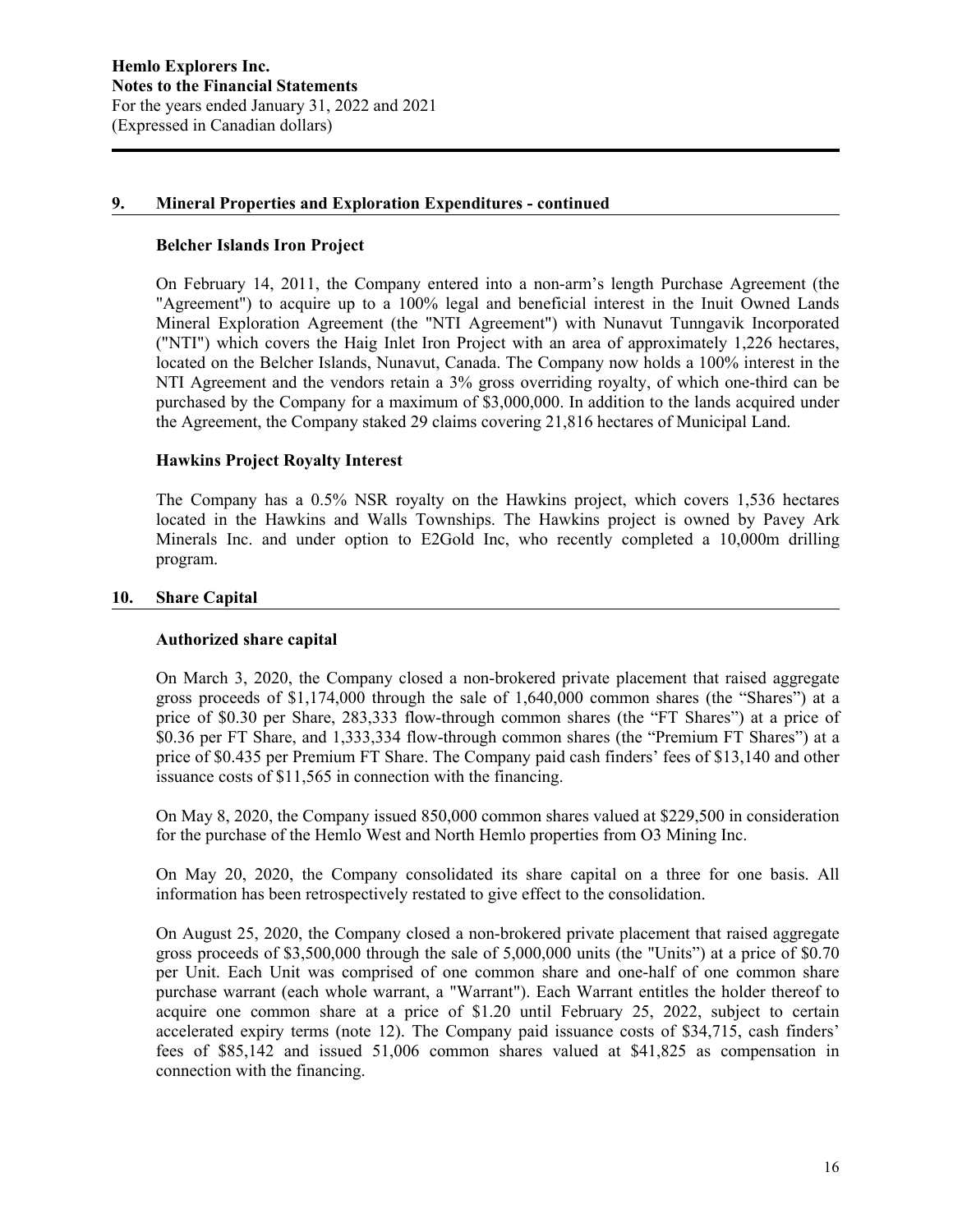### **10. Share Capital - continued**

### **Authorized share capital - continued**

On November 25, 2021, and December 2, 2021 the Company closed a private placement financing for gross proceeds totaling \$1,827,143 over two tranches. In the first tranche, the Company issued 4,925,332 units ("Units"), each comprised of one non flow-through common share and half of one common share purchase warrant (each whole common share purchase warrant, a "Warrant") and 1,529,300 "flow-through" units ("FT Units"), each comprised of one flow-through common share and half of one Warrant, for aggregate gross proceeds of approximately \$1,505,818. In the second tranche, the Company issued 1,289,444 Units and 120,000 FT Units for aggregate gross proceeds of approximately \$321,325. Each Warrant is exercisable to acquire one common share of the Company (a "Warrant Share") at an exercise price of \$0.40 per Warrant Share until May 25, 2023, but subject to certain accelerated expiry terms (note 12). The Company paid issuance costs of \$74,371, cash finders' fees of \$55,036 and issued 233,226 finder's warrants (note 12) valued at \$22,973 as compensation in connection with the financing.

At January 31, 2022, the authorized share capital consisted of an unlimited number of common shares and the issued share capital amounted to 34,987,899 common shares for \$ 34,525,482. The common shares do not have a par value. All issued shares are fully paid.

#### **Exercise of Warrants**

During the years ended January 31, 2021 and 2022, no share purchase warrants were exercised.

#### **11. Share Options**

The Company has a Share Option Plan (the "Plan") under which it is authorized to grant options to purchase common shares of the Company to directors, senior officers, employees and/or consultants of the Company. The aggregate number of shares of the Company which may be issued and sold under the Plan will not exceed 10% of the total number of common shares issued and outstanding from time to time. Share options are granted with a maximum term of five years with vesting requirements at the discretion of the Board of Directors.

The Company records a charge to the statements of operations and comprehensive loss using the Black-Scholes fair valuation option pricing model with respect to a share option grant. The valuation is dependent on a number of estimates, including the risk-free interest rate, the level of share volatility, together with an estimate of the expected life. Option pricing models require the input of highly subjective assumptions including the expected price volatility. Changes in the subjective input assumptions can materially affect the fair value estimate, and therefore the existing models do not necessarily provide a reliable measure of the fair value of the Company's share purchase options.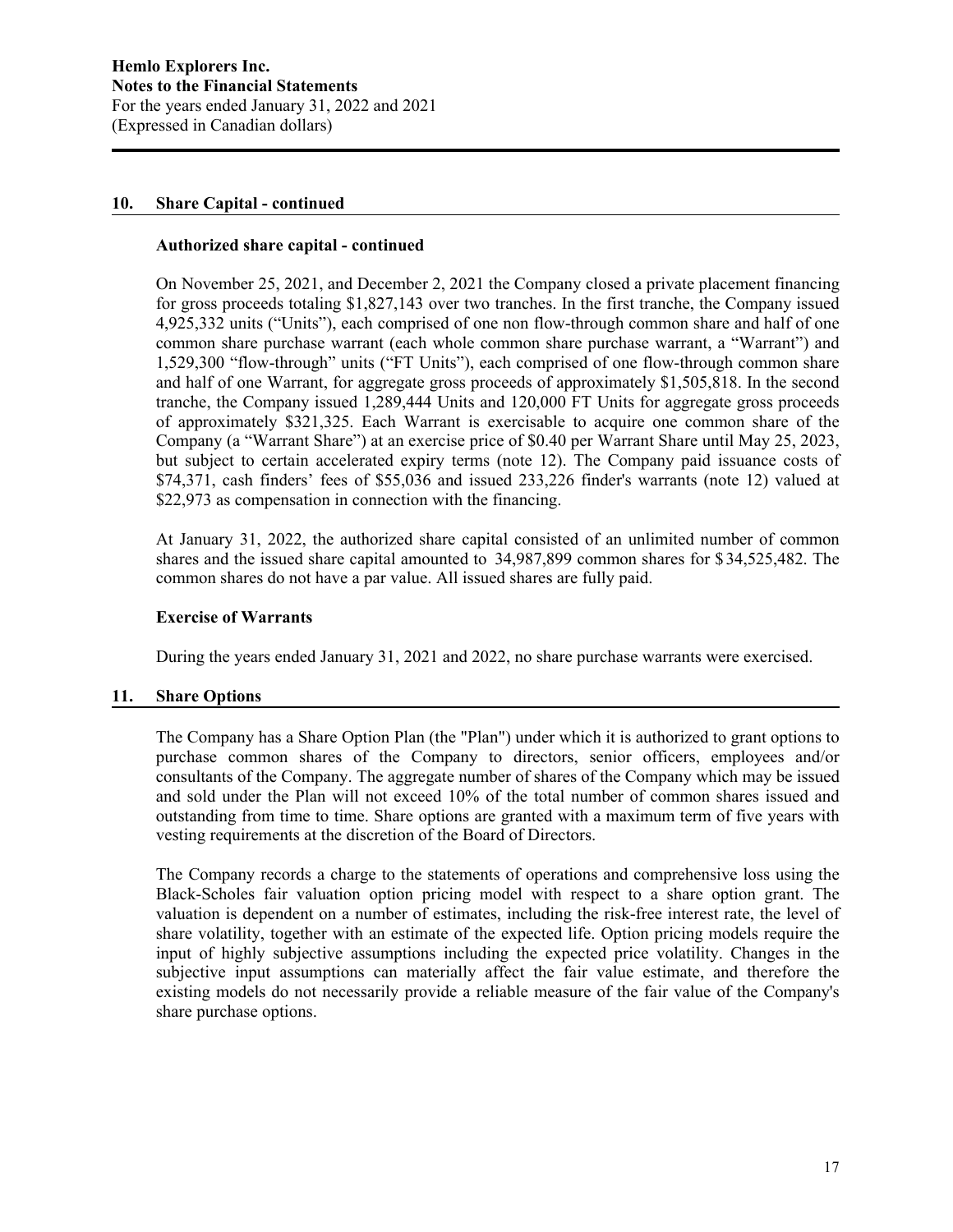### **11. Share Options - continued**

On March 9, 2020, the Company granted 505,000 share options to directors, officers, and consultants of the Company, vesting immediately, and exercisable at \$0.30 per share for a period of five years from the date of issuance. The value ascribed to the 505,000 share options granted was estimated at \$88,325 using the Black-Scholes model for option pricing. The assumptions used to determine the value were: stock price - \$0.24; expected dividend yield - 0%; weighted expected volatility - 103.53%; risk-free interest rate - 0.53% and an expected life of 5 years.

On May 19, 2020, the Company granted an aggregate of 100,000 share options to employees and consultants of the Company, vesting immediately, and exercisable at \$0.45 per share for a period of five years from the date of issuance. The value ascribed to the 100,000 share options granted was estimated at \$30,600 using the Black-Scholes model for option pricing. The assumptions used to determine the value were: stock price - \$0.405; expected dividend yield - 0%; weighted expected volatility - 106.31%; risk-free interest rate - 0.42% and an expected life of 5 years.

On October 5, 2020, the Company granted an aggregate of 825,000 share options to directors, officers, employees and consultants of the Company, vesting immediately, and exercisable at \$0.80 per share for a period of five years from the date of issuance. The value ascribed to the 825,000 share options granted was estimated at \$446,985 using the Black-Scholes model for option pricing. The assumptions used to determine the value were: stock price - \$0.70; expected dividend yield - 0%; weighted expected volatility - 111.28%; risk-free interest rate - 0.37% and an expected life of 5 years.

On October 27, 2020, the Company granted an aggregate of 60,000 share options to a director of the Company, vesting immediately, and exercisable at \$0.80 per share for a period of five years from the date of issuance. The value ascribed to the 60,000 share options granted was estimated at \$27,696 using the Black-Scholes model for option pricing. The assumptions used to determine the value were: stock price - \$0.61; expected dividend yield - 0%; weighted expected volatility - 110.89%; risk-free interest rate - 0.37% and an expected life of 5 years.

On November 17, 2020, the Company granted 75,000 share options to an employee of the Company, vesting immediately, and exercisable at \$0.80 per share for a period of five years from the date of issuance. The value ascribed to the 75,000 share options granted was estimated at \$39,135 using the Black-Scholes model for option pricing. The assumptions used to determine the value were: stock price - \$0.68; expected dividend yield - 0%; weighted expected volatility - 110.43%; risk-free interest rate - 0.43% and an expected life of 5 years.

On September 27, 2021, the Company granted 300,000 share options to employees and consultants of the Company, vesting immediately, and exercisable at \$0.35 per share for a period of five years from the date of issuance. The value ascribed to the 300,000 share options granted was estimated at \$63,600 using the Black-Scholes model for option pricing. The assumptions used to determine the value were: stock price - \$0.28; expected dividend yield - 0%; weighted expected volatility - 108.88%; risk-free interest rate - 1.06% and an expected life of 5 years.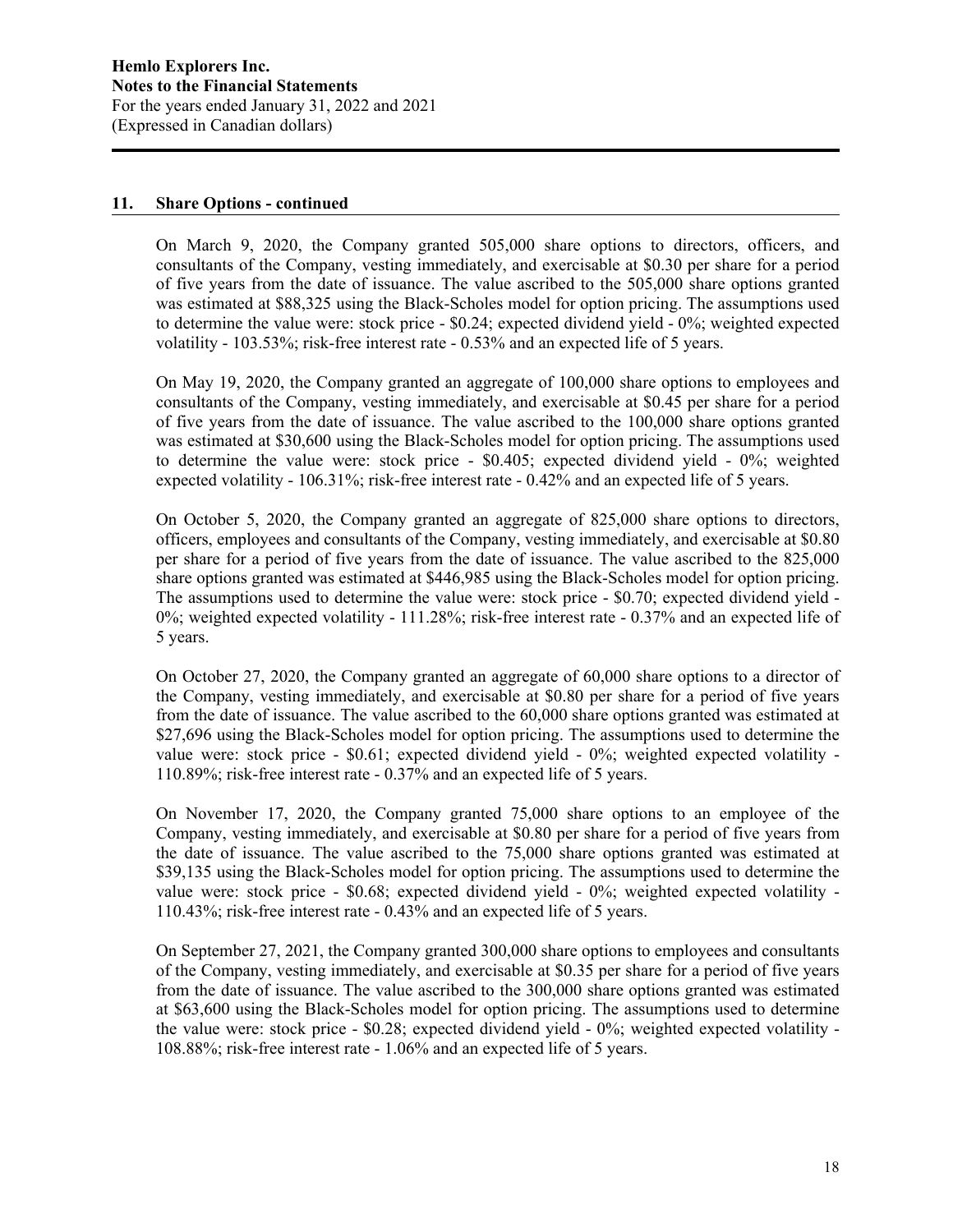### **11. Share Options - continued**

On January 11, 2022, the Company granted 1,150,000 share options to directors, officers, employees and consultants of the Company, vesting immediately, and exercisable at \$0.225 per share for a period of five years from the date of issuance. The value ascribed to the 1,150,000 share options granted was estimated at \$148,235 using the Black-Scholes model for option pricing. The assumptions used to determine the value were: stock price - \$0.17; expected dividend yield - 0%; weighted expected volatility - 109.97%; risk-free interest rate - 1.50% and an expected life of 5 years.

The following table reflects the continuity of share options for the years ended January 31, 2021 and 2022:

|                                      | <b>Options</b>         | Weighted avg.<br>exercise price |              |  |
|--------------------------------------|------------------------|---------------------------------|--------------|--|
| Balance, January 31, 2020<br>Granted | 1,424,167<br>1,565,000 | S                               | 0.72<br>0.62 |  |
| Expired                              | (287,500)              |                                 | 0.69         |  |
| Balance, January 31, 2021            | 2,701,667              | S                               | 0.67         |  |
| Granted                              | 1,450,000              |                                 | 0.25         |  |
| Expired                              | (666, 667)             |                                 | 0.71         |  |
| <b>Balance, January 31, 2022</b>     | 3,485,000              | \$                              | 0.49         |  |

The following table reflects the actual share options issued, exercisable, and outstanding as at January 31, 2022.

| <b>Expiry date</b> | <b>Options</b> | <b>Exercise price</b> |       |  |
|--------------------|----------------|-----------------------|-------|--|
| February 3, 2022*  | 561,666        | \$                    | 0.75  |  |
| July 4, 2023       | 33,334         |                       | 0.84  |  |
| March 9, 2025      | 505,000        |                       | 0.30  |  |
| May 19, 2025       | 60,000         |                       |       |  |
| October 5, 2025    | 815,000        |                       |       |  |
| October 23, 2025   | 60,000         |                       | 0.80  |  |
| September 27, 2026 | 300,000        |                       | 0.35  |  |
| January 11, 2027   | 1,150,000      |                       | 0.225 |  |
|                    | 3,485,000      | \$                    | 0.49  |  |

*\* Expired subsequent to period end*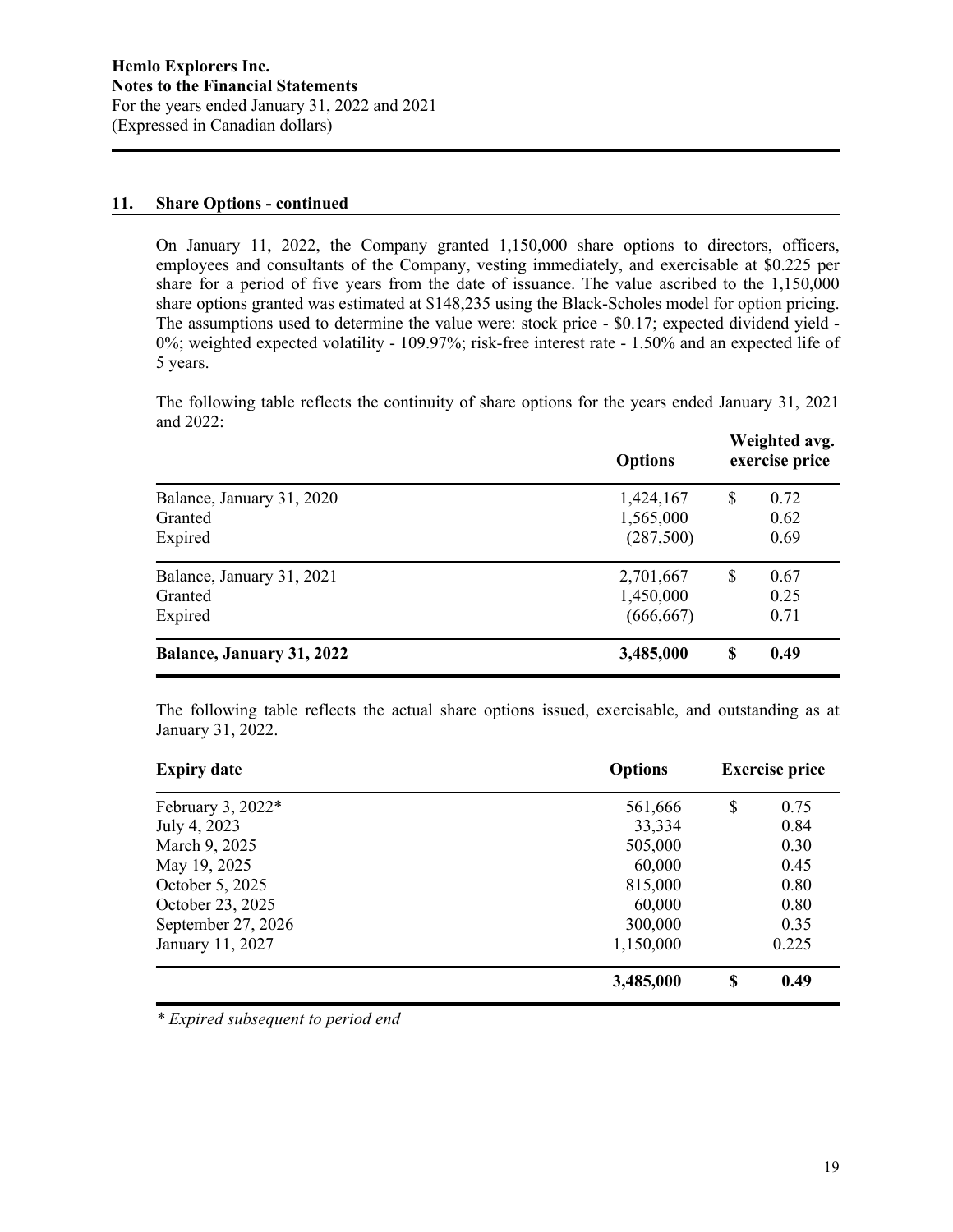#### **12. Warrants**

The table below reflects the continuity of warrants for the years ended January 31, 2021 and 2022:

|                                            | Number of<br>warrants  | <b>Allocated</b><br>value |
|--------------------------------------------|------------------------|---------------------------|
| Balance, January 31, 2020<br><b>Issued</b> | 2,500,000              | S<br>604,200              |
| Balance, January 31, 2021<br>Issued        | 2,500,000<br>4,165,264 | 604,200<br>-S<br>285,786  |
| <b>Balance, January 31, 2022</b>           | 6,665,264              | 889,986<br>S              |

The exercise price and expiry date of the warrants outstanding as at January 31, 2022 are:

| <b>Expiry Date</b> | <b>Type</b>       | <b>Number</b> | <b>Exercise Price</b> |  |  |
|--------------------|-------------------|---------------|-----------------------|--|--|
| February 25, 2022* | Warrants          | 2,500,000     | 1.20                  |  |  |
| May 25, 2023       | <b>Warrants</b>   | 3,932,038     |                       |  |  |
| May 25, 2023       | Finder's warrants | 233,226       | 0.225                 |  |  |
|                    |                   | 6,665,264     | 0.69                  |  |  |

*\* Expired subsequent to period end*

#### **13. Loss Per Common Share**

The following table sets forth the computation of basic and diluted loss per share for the years ended January 31, 2021 and 2022:

|                                                                   | 2022          | 2021                        |
|-------------------------------------------------------------------|---------------|-----------------------------|
| Loss attributable to<br>common shareholders                       |               | $(3,374,035)$ $(2,378,295)$ |
| Weighted-average common shares<br>outstanding - basic and diluted |               | 28,540,335 24,099,789       |
| <b>Basic and diluted loss</b><br>per common share                 | S<br>(0.12) S | (0.10)                      |

Diluted loss per share does not include the effect of share options and warrants outstanding if their effect is anti-dilutive.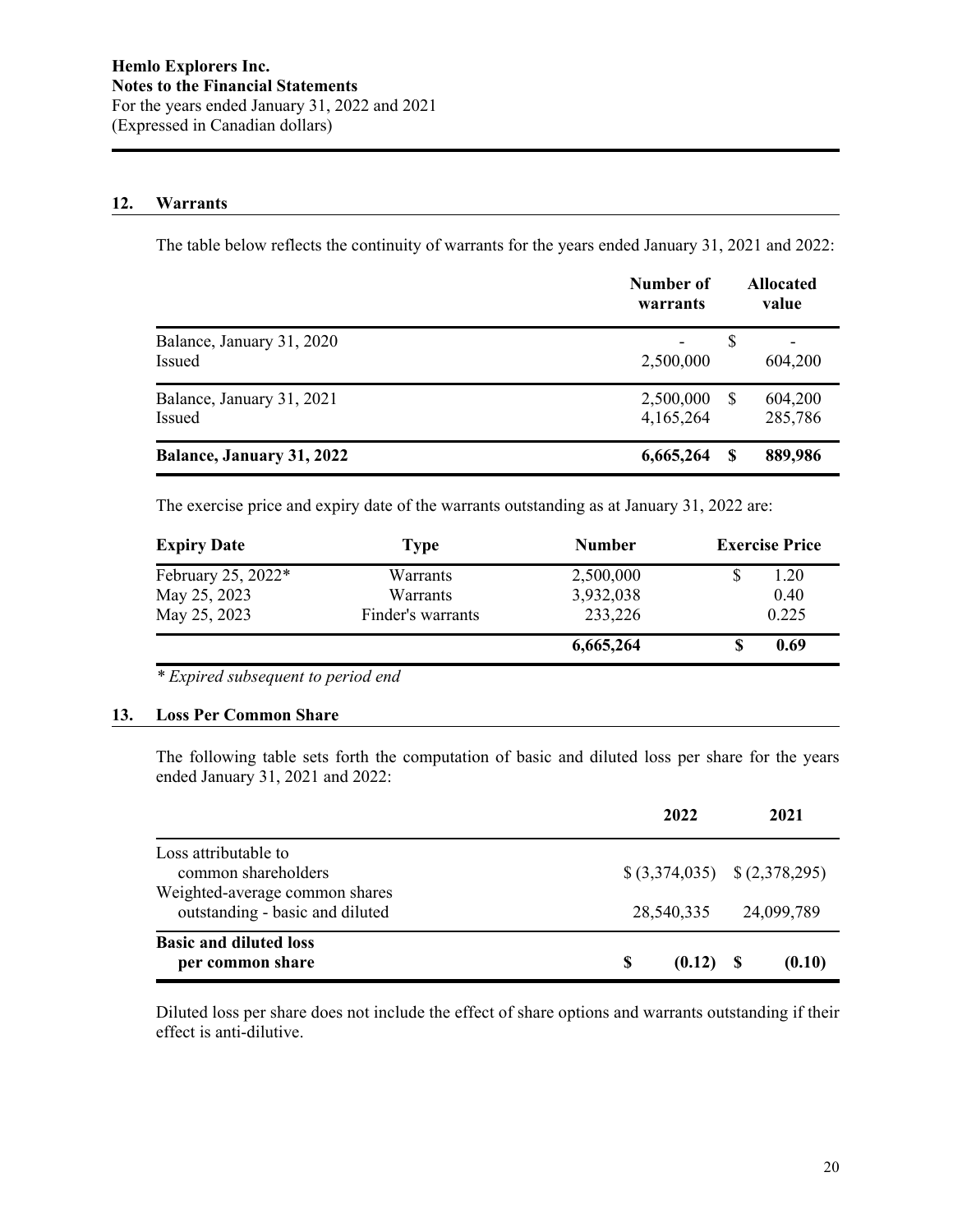### **14. Deferred Premium on Flow-through Shares**

To the extent that the Company issues common shares to subscribers on a flow-through basis at a premium to the market value of non-flow-through common shares, any such premium is recorded as a liability on the Company's statement of financial position at the time of subscription. This liability is reduced, on a pro-rata basis, as the Company fulfills its expenditure renunciation obligation associated with such flow-through share issuances, with an offsetting amount recognized as income.

| <b>Balance, January 31, 2020</b><br>Flow-through financing premium<br>Premium recognized in loss from operations | 197,000<br>(197,000) |
|------------------------------------------------------------------------------------------------------------------|----------------------|
| <b>Balance, January 31, 2021</b><br>Flow-through financing premium<br>Premium recognized in loss from operations | 41,233<br>(13,904)   |
| <b>Balance, January 31, 2022</b>                                                                                 | 27,328               |

As at January 31, 2022, the Company had approximately \$284,100 in flow-through expenditure commitments remaining.

#### **15. Income Taxes**

The reconciliation of the combined Canadian federal and provincial statutory income tax rate of 26.5% (2021 - 26.5%) to the effective tax rate is as follows:

|                                                      | 2022            | 2021          |
|------------------------------------------------------|-----------------|---------------|
| Net loss before recovery of income taxes             | $$$ (3,374,035) | \$(2,378,295) |
| Expected income tax (recovery) expense               | (894, 120)      | (630, 250)    |
| Share based compensation and non-deductible expenses | 51,720          | 169,020       |
| Share issuance costs booked through equity           | (40, 380)       | (49,390)      |
| Flow-through share premium                           | (3,680)         | (52,210)      |
| Renunciation of flow-through expenditures            | 113,590         | 180,730       |
| Change in tax benefits not recognized                | 772,870         | 382,100       |
| Income tax (recovery) expense                        |                 |               |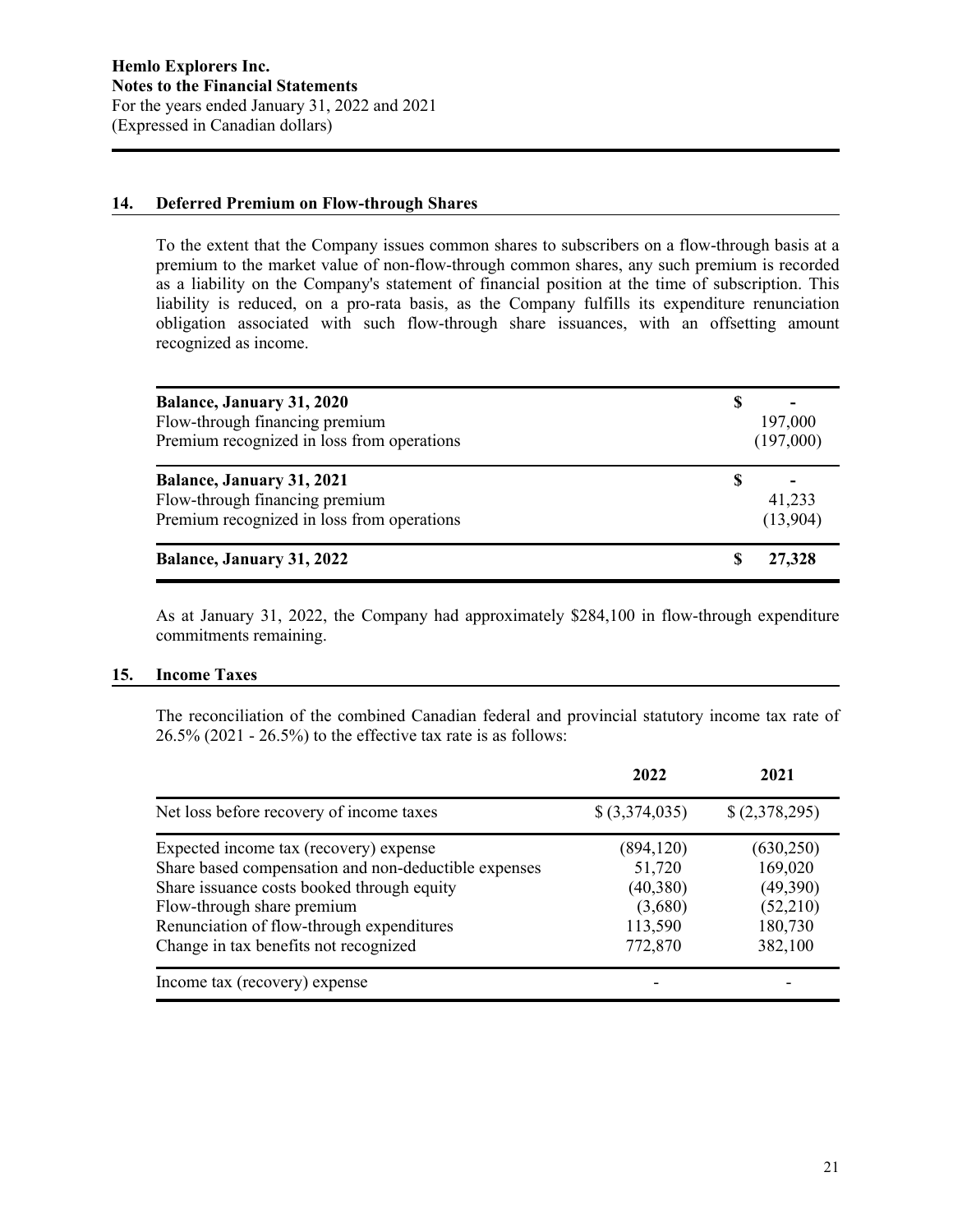### **15. Income Taxes - continued**

The following table summarizes the components of deferred tax:

|                                                        | 2022 |         |              | 2021    |  |  |
|--------------------------------------------------------|------|---------|--------------|---------|--|--|
| <b>Deferred Tax Assets</b><br>Capital lease obligation | \$.  | 4.290   | <sup>S</sup> | 6,750   |  |  |
| <b>Deferred Tax Liabilities</b><br>Right of use assets |      | (4,290) |              | (6,750) |  |  |
| Net deferred tax liability                             |      |         |              |         |  |  |

Deferred tax assets and liabilities have been offset where they relate to income taxes levied by the same taxation authority and the Company has the legal right and intent to offset.

Deferred taxes are provided as a result of temporary differences that arise due to the differences between the income tax values and carrying amount of assets and liabilities. Deferred tax assets have not been recognized in respect of the following deductible temporary differences:

|                                      | 2022        | 2021        |
|--------------------------------------|-------------|-------------|
| Operating tax losses carried forward | \$8,943,260 | \$8,387,040 |
| Capital losses carried forward       | 64,640      | 111,840     |
| Resource pools - mineral properties  | 19,765,680  | 17,456,180  |
| Mining tax credits                   | 510,880     | 510,880     |
| Share issuance costs                 | 258,690     | 199,020     |
| Marketable securities                | 8,740       |             |
| Property, plant, and equipment       | 14,990      | 4,660       |

The operating tax loss carry forwards expire as noted in the table below. The capital loss carry forward may be carried forward indefinitely, but can only be used to reduce capital gains. Investment tax credits expire from 2023-2033. The remaining deductible temporary differences may be carried forward indefinitely. Deferred tax assets have not been recognized in respect of these items because it is not probable that future taxable profit will be available against which the group can utilize the benefits therefrom.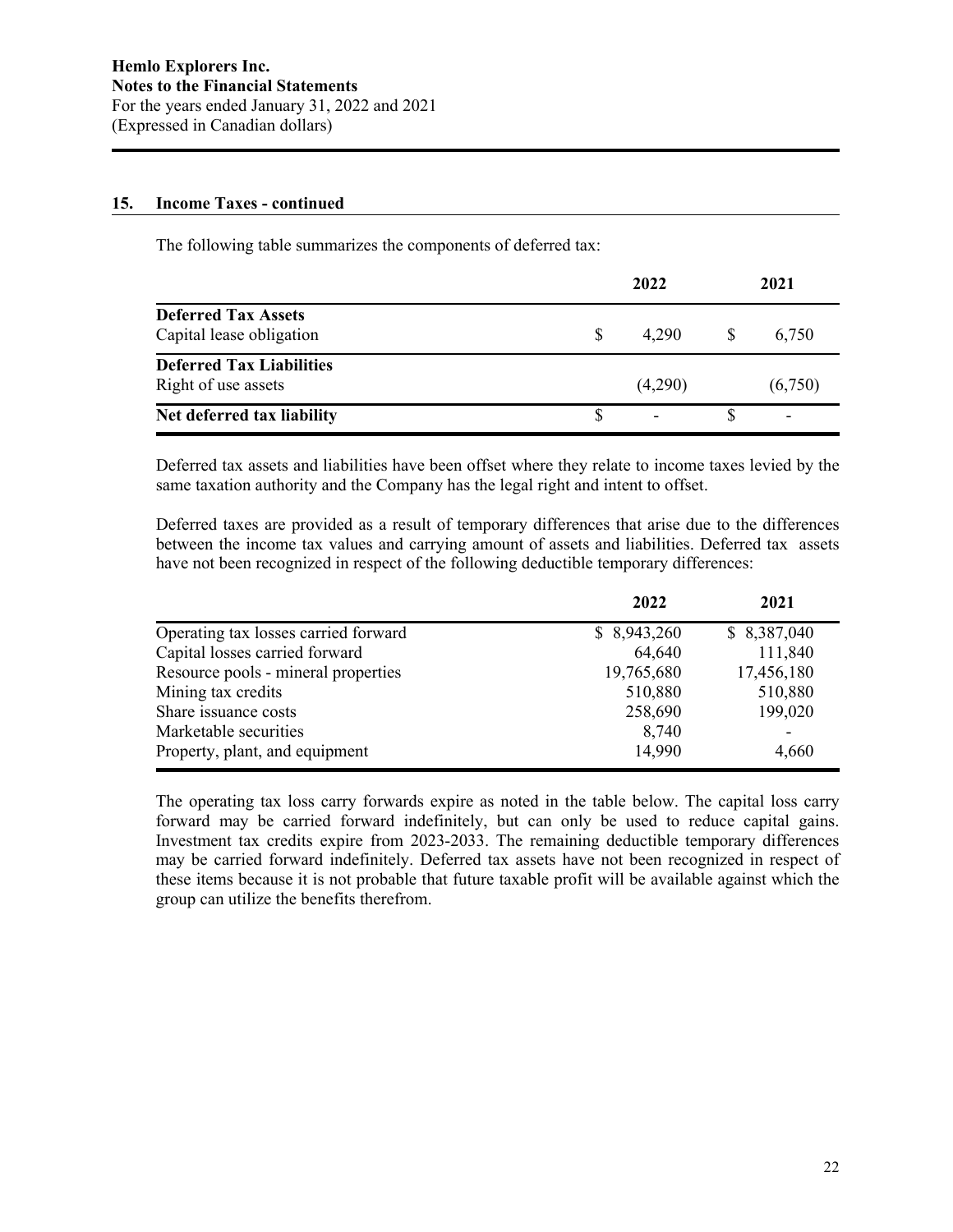### **15. Income Taxes - continued**

The Company's Canadian non-capital income tax losses expire as follows:

| Year         | Amount       | Year | Amount       |  |  |
|--------------|--------------|------|--------------|--|--|
| 2029         | 68,070<br>\$ | 2036 | 633,400<br>S |  |  |
| 2030         | 79,740       | 2037 | 775,540      |  |  |
| 2031         | 67,900       | 2038 | 738,710      |  |  |
| 2032         | 953,130      | 2039 | 692,880      |  |  |
| 2033         | 1,241,970    | 2040 | 954,280      |  |  |
| 2034         | 864,550      | 2041 | 550,160      |  |  |
| 2035         | 766,920      | 2042 | 550,120      |  |  |
| <b>Total</b> |              |      | \$8,943,260  |  |  |

# **16. Related Party Transactions and Balances**

## *(a) Director and executive management compensation*

Directors and executive management's compensation for the years ended January 31, 2021 and 2022 consisted of the following:

|                             | 2022      |   | 2021    |
|-----------------------------|-----------|---|---------|
| Salary                      | 130,739   |   | 152,491 |
| Consulting fees             | 116,075   |   | 70,425  |
| <b>Employment benefits</b>  | 10,563    |   | 5,823   |
| Fair value of stock options | 90,230    |   | 377,130 |
|                             | \$347,607 | S | 605,869 |

Directors and executive management received the following stock options during the year ended January 31, 2022:

| <b>Expiry date</b> | Number of<br>options |  |      | <b>Exercise Stock price Risk-free Expected Volatility</b><br>price at grant interest rate life |     | factor           | Fair<br>value |
|--------------------|----------------------|--|------|------------------------------------------------------------------------------------------------|-----|------------------|---------------|
| January 11, 2027   | 700,000 \$ 0.225 \$  |  | 0.17 | $1.50 \%$                                                                                      | 5.0 | $110\%$ \$ 0.129 |               |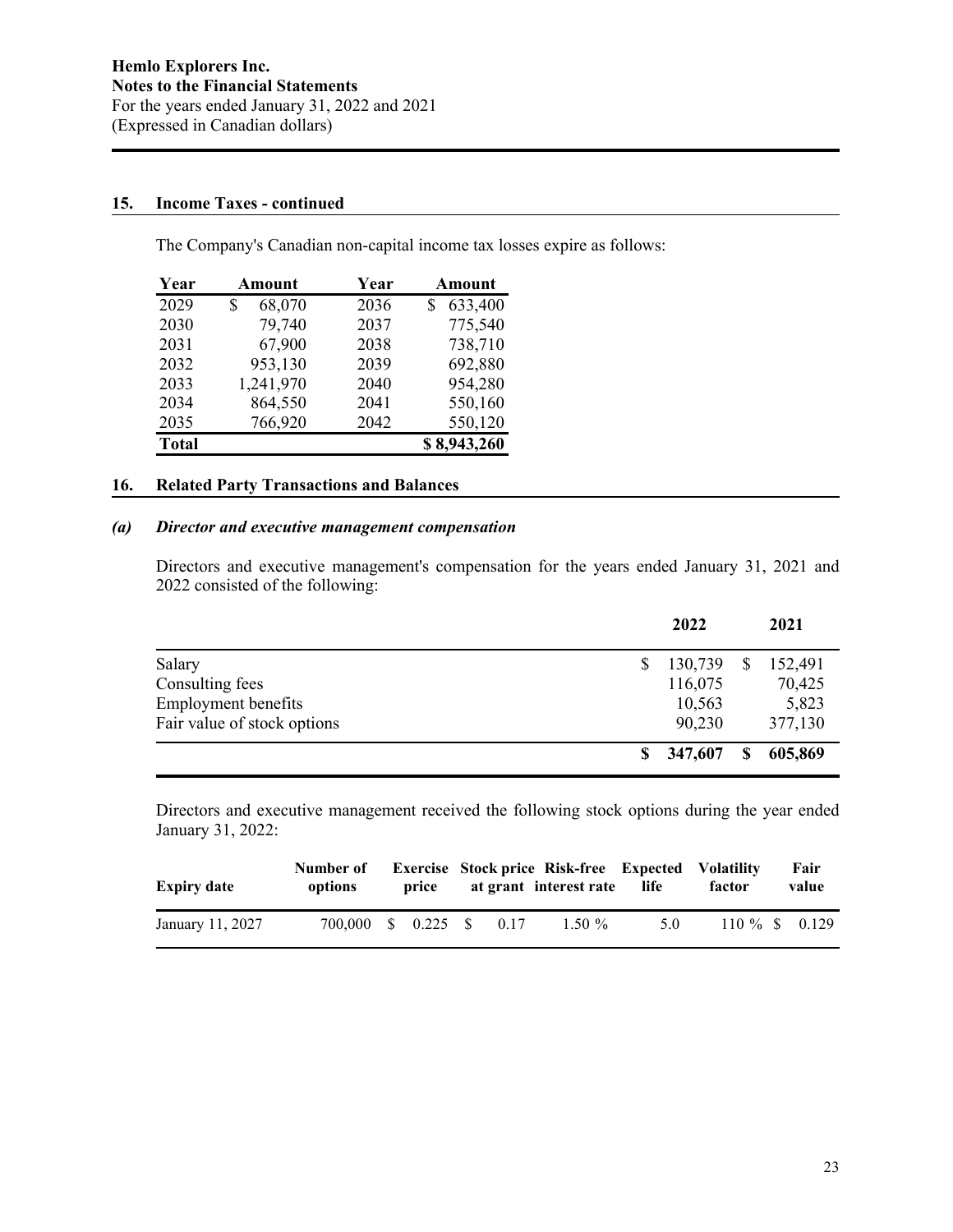### **16. Related Party Transactions and Balances - continued**

#### *(b) Director and executive management transactions*

The aggregate value of transactions and outstanding balances relating to entities over which directors and executive management have control or significant influence were as follows:

|                                        |                   | <b>Transaction value</b><br>Year ended Jan. 31, |               | <b>Balance outstanding</b><br>as at Jan. 31, |  |                          |     |      |
|----------------------------------------|-------------------|-------------------------------------------------|---------------|----------------------------------------------|--|--------------------------|-----|------|
| Account                                | <b>Note</b>       |                                                 | 2022          | 2021                                         |  | 2022                     |     | 2021 |
| Management and administrative services | $\left( 1\right)$ | S                                               | 96,875 \$     | 65,625 \$                                    |  | $\blacksquare$           | - S |      |
| <b>Exploration</b> expenditures        | (ii)              |                                                 | 19.200        | 4.800                                        |  | -                        |     |      |
|                                        |                   |                                                 | $$116,075$ \$ | 70.425 \$                                    |  | $\overline{\phantom{0}}$ | - S |      |

(i) The Company paid consulting fees to Brian Michael Howlett & Associates Inc., a corporation controlled by Brian Howlett, the Company's CEO and a member of the Board of Directors.

(ii) The Company paid geological consulting fees to Harvey Holdings Inc., a corporation controlled by John Harvey, a member of the Board of Directors.

#### **17. Capital Risk Management**

The Company's capital is composed of shareholders' equity. The Company manages its capital structure and makes adjustments to it, based on the funds available to the Company, in order to support the acquisition, exploration and development of mineral properties. The Board of Directors does not establish quantitative return on capital criteria for management, but rather relies on the expertise of the Company's management to sustain future development of the business.

The properties in which the Company currently has an interest are in the exploration stage; as such the Company is dependent on external financing to fund its activities. In order to carry out the planned exploration and pay for administrative costs, the Company will spend its existing working capital and raise additional amounts as needed. The Company will continue to assess new properties and seek to acquire an interest in additional properties if it feels there is sufficient geologic or economic potential and if it has adequate financial resources to do so.

Management reviews its capital management approach on an ongoing basis and believes that this approach, given the relative size of the Company, is reasonable. There were no changes in the Company's approach to capital management during the year ended January 31, 2022. The Company is not subject to externally imposed capital requirements.

#### **Financial risk factors**

The Company's risk exposures and the impact on the Company's financial instruments are summarized below.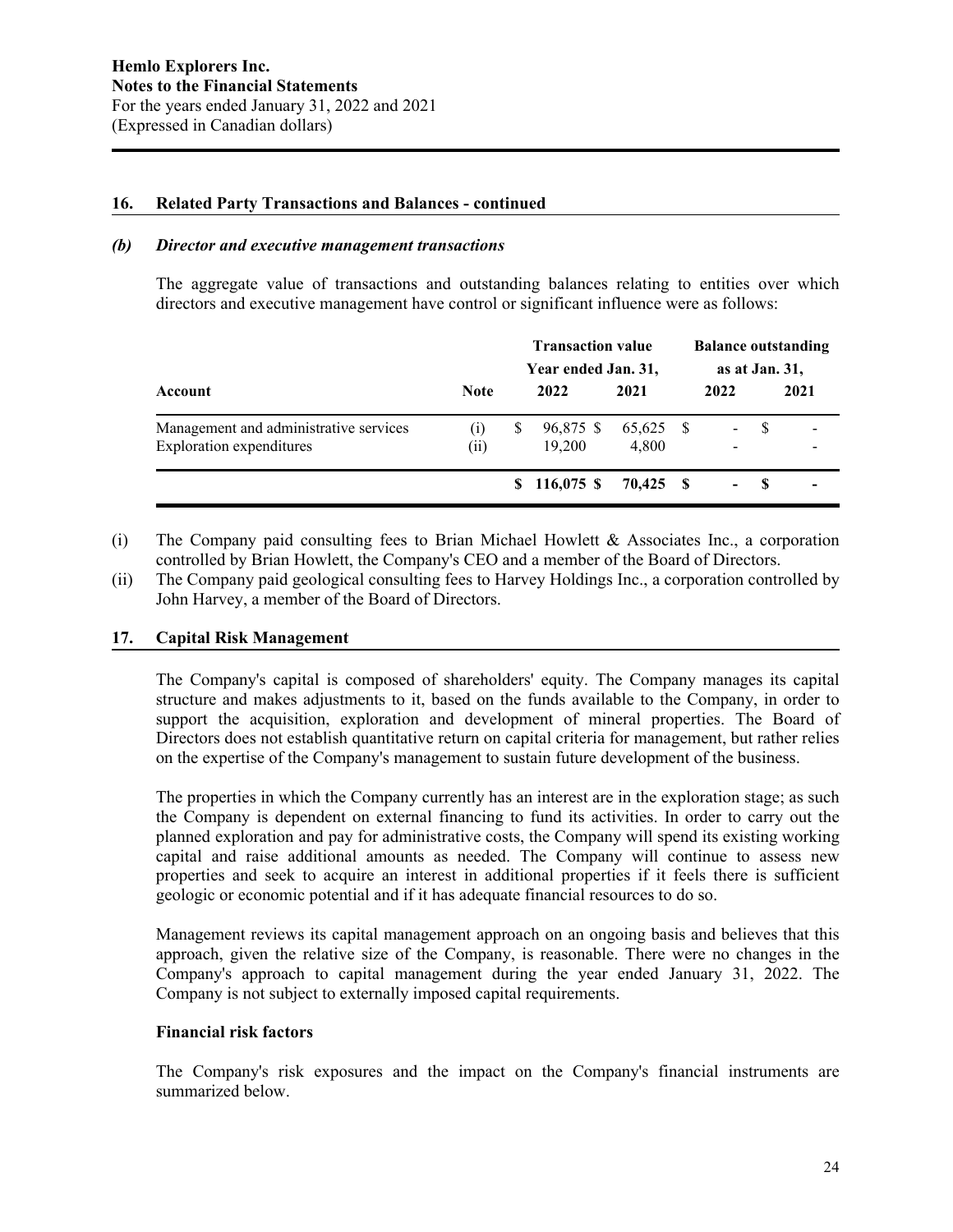### **17. Capital Risk Management - continued**

### **Financial risk factors - continued**

#### *(a) Credit risk*

The Company's credit risk is primarily attributable to accounts receivable which consist primarily of Harmonized Sales Tax receivable. The Company has no significant concentration of credit risk arising from operations. Management believes that the credit risk concentration with respect to financial instruments included in accounts receivable is remote.

### *(b) Liquidity risk*

The Company is currently in the exploration stage and has not commenced commercial operations. As at the date of issue of these financial statements, the Company had an accumulated deficit of \$40,930,647. As at January 31, 2022, the Company was not yet generating operating cash flows, but had working capital of \$1,668,402 (January 31, 2021: \$3,171,405). Within this amount, it had a cash balance of \$1,643,634 (January 31, 2021: \$3,385,944) to settle current liabilities of \$113,576 (January 31, 2021: \$301,340).

The Company's approach to managing liquidity risk is to ensure that it will have sufficient liquidity to fund its liabilities as they become due. All of the Company's financial liabilities have contractual maturities of less than 60 days and are subject to normal trade terms. The Company may be required to obtain additional capital to continue its progress toward recovering the amount expended on its mineral properties, and although success in this regard is not assured, management is of the opinion that additional capital can be raised as required for the foreseeable future.

## *(c) Market risk*

(i) Interest rate risk

The Company has cash balances and no interest-bearing debt. Interest rate risk is remote.

*(ii) Price risk*

The Company is indirectly exposed to price risk with respect to the price of both precious and base metals. The Company closely monitors commodity prices to determine the appropriate course of action to be taken by the Company. Price risk is remote since the Company is not a producing entity. Equity price risk is defined as the potential adverse impact on the Company's earnings due to movements in individual equity prices or general movements in the level of the stock market. The Company closely monitors individual equity movements and the stock market to determine the appropriate course of action to be taken by the Company.

## *(d) Fair Value*

The fair values of the Company's cash and cash equivalents, accounts receivable and accounts payable approximate their carrying values because of the short term-nature of these instruments.